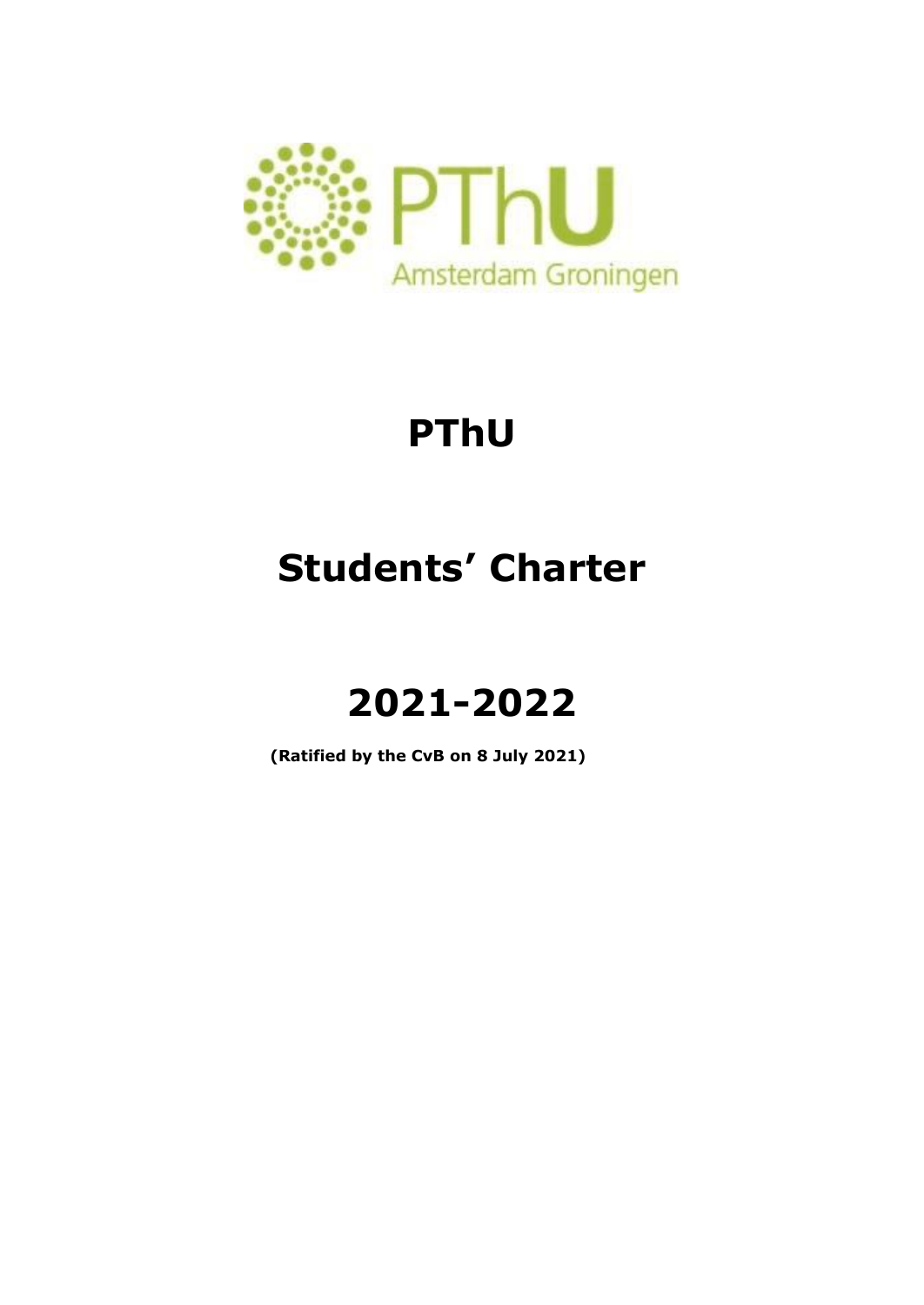

# **Introduction**

This is the Students' Charter as referred to in Article 7.59 of the Higher Education and Scientific Research Act (*Wet op het Hoger onderwijs en Wetenschappelijk onderzoek, WHW*). This Students' Charter informs students of the Protestant Theological University about their rights and obligations and about the rights and obligations of the university.

# *Organization and content*

This Charter consists of two sections: a PThU section and a degree programme section. This section is the PThU section, which is identical for all students of the university. The PThU section contains a description of the rights and obligations of students pursuant to the laws and rules that apply to them. This PThU section also contains an overview of the regulations aimed at protecting the rights of students. The degree programme section can be found in the Teaching and Examination Regulations of the programme in question and applies to the students enrolled in the programme.

# *Scope*

The Students' Charter applies only to students of the PThU.

# *Validity*

Students, teachers and support staff are assumed to know the content of the Charter.

If the Students' Charter conflicts with or contradicts statutory regulations, the statutory regulations take precedence over the Students' Charter.

# *Ratification and availability*

The PThU section of the Student's Charter and the Teaching and Examination Regulations are ratified or changed by the Executive Board of the University every year, after the Examinations Committee has advised on the degree programme section and the Programme Committee and the University Council have advised on the degree programme section and agreed with this section. The Students' Charter and the Teaching and Examinations Regulations are published on the university website before 1 September

#### *Date of commencement*

This Charter comes into force on 1 September 2021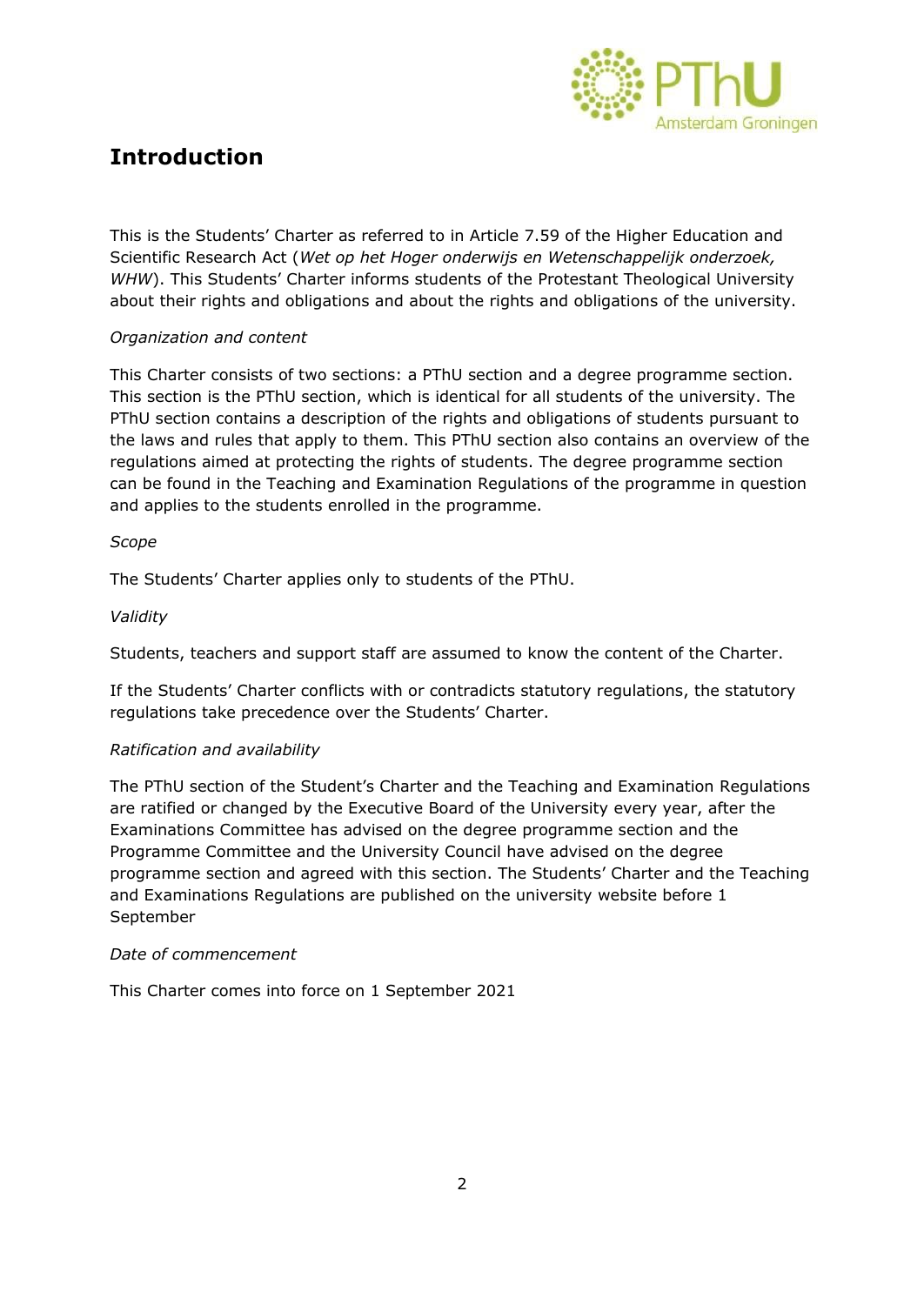

# **1. General provisions**

# **1.1 Terms**

In this Charter the following terms mean:

**Law:** the Higher Education and Scientific Research Act (Stb. 1992, 593 and changes thereafter); **Students' Charter:** the charter as referred to in article 7.59 of the Act, consisting of a. the PThU section with rights and obligations of students and b. the programme section as described per programme in the Teaching and Examination Regulations;

**University:** the Protestant Theological University;

- **Degree programme:** a degree programme of the PThU included in the CROHO;
- **Academic year:** period from 1 September through 31 August in the following calendar year;
- **Student:** enrollee in the PThU as full-time or part-time student, who on the basis of the enrolment has the rights referred to in Article 7.34 paragraph 1 of the Act;
- **External student:** enrollee in the PThU who on the basis of the enrolment has the right exclusively to take examinations of the education units forming part of the programme in which the external student is enrolled, as well as take the examinations of this programme, and right of access to the organizations and collections forming part of the PThU, in accordance with the provision in Article 7.36 of the Act and insofar as the Teaching and Examination Regulations of the programme for which the external student is enrolled do not impose further restrictions;
- **Executive Board:** the Executive Board of the PThU;

**University Council:** the University Council of the PThU;

**CROHO:** The Central Register of Degree Programmes in Higher Education in which all accredited degree programmes of funded institutions of higher education are registered.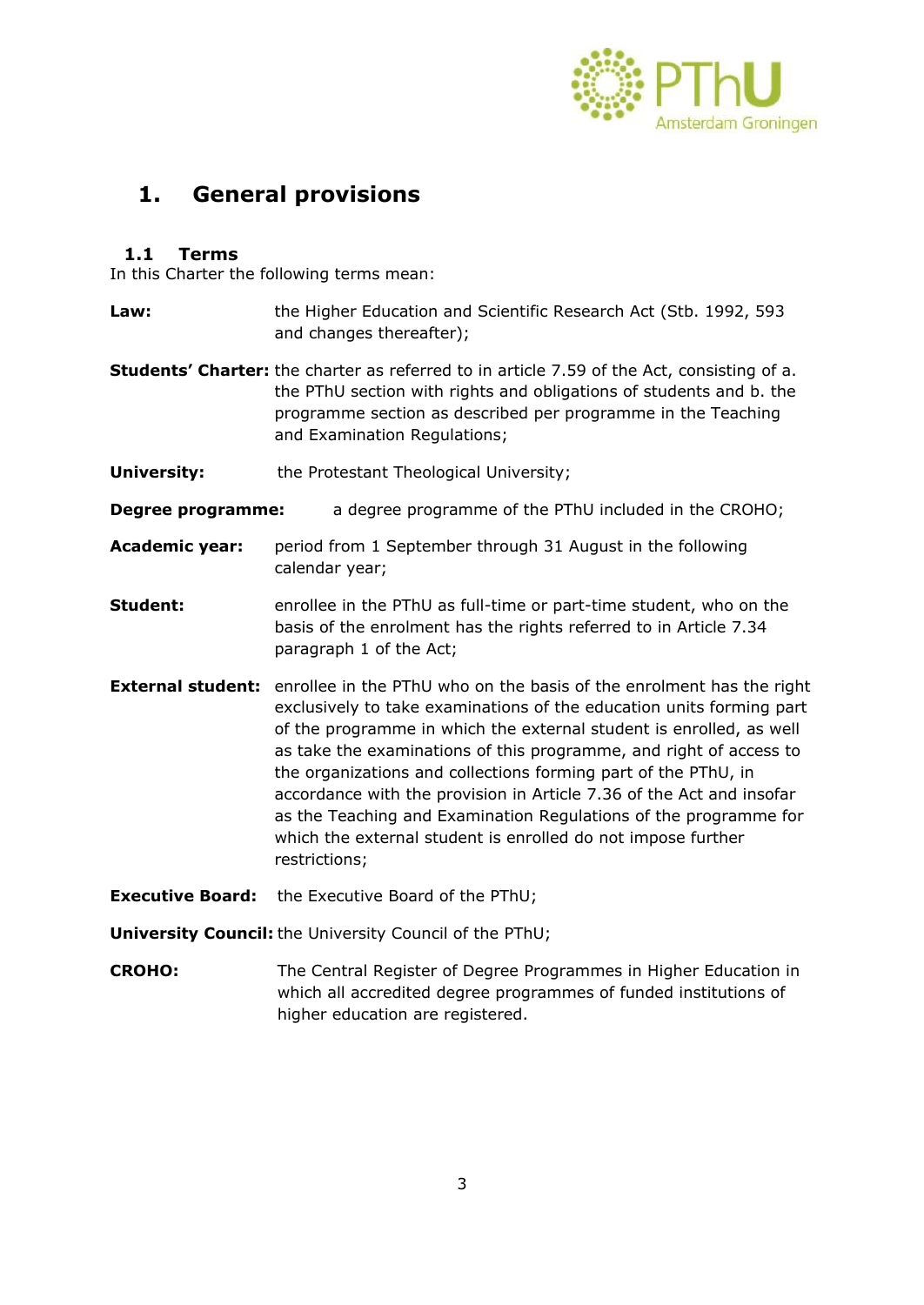

# **1.2 Abbreviations**

In this Charter the following abbreviations mean:

| Art.:         | Article                                                                                 |
|---------------|-----------------------------------------------------------------------------------------|
| CvB:          | <b>Executive Board</b>                                                                  |
| <b>CROHO:</b> | The Central Register of Higher Education Programmes                                     |
| <b>DUO:</b>   | <b>Education Executive Agency</b>                                                       |
| ECTS:         | European Credit Transfer System                                                         |
| OC:           | Programme Committee                                                                     |
| <b>OER:</b>   | Teaching and Examination Regulations                                                    |
| PKN:          | Protestant Church in the Netherlands                                                    |
| PThU:         | Protestant Theological University                                                       |
| UR:           | University Council                                                                      |
| WHW:          | Higher Education and Scientific Research Act (Stb. 1992, 593 and changes<br>thereafter) |

# **1.3 She/he**

References in this Charter to he/him can also be read as she/her.

# **1.4 Overview of the university regulations forming the basis of this Charter**

The content of the PThU-specific section of the Students' Charter is based on a series of rules and regulations. Insofar as a student wishes to claim the rights due to him vis-à-vis the university, the formal basis for deciding whether this claim is correct by law is determined on the basis of the text of the regulation applying to the situation in question. Insofar as the university wishes to keep a student to the fulfilment of obligations flowing from the enrolment as a student, contract student or external student, the university bases its claim on the text of the regulation applying to the situation in question.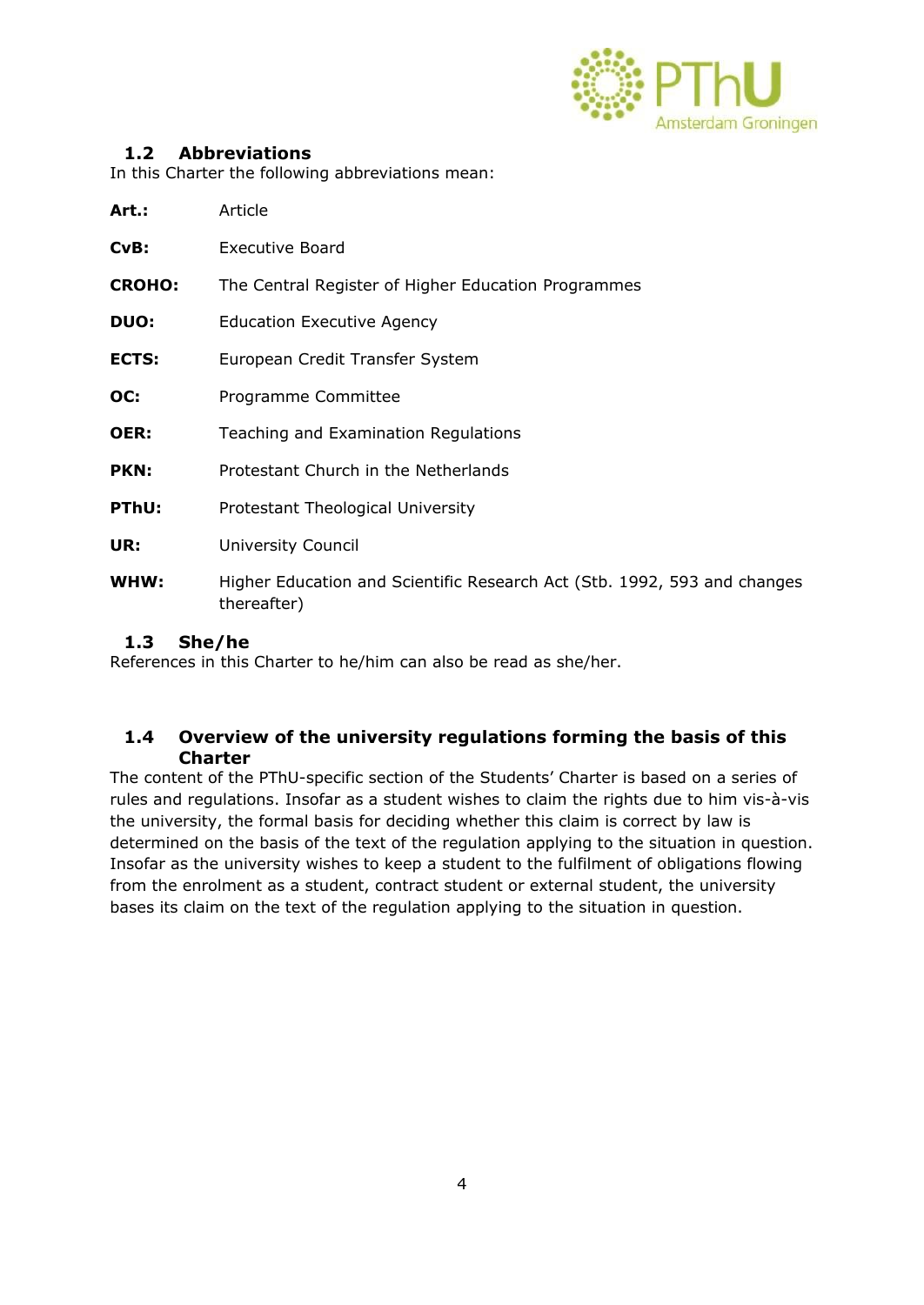

The university regulations can be consulted via the website and the PThU intranet and studentnet. The following regulations are at least applicable for determining the rights and obligations obtaining between the university and the student, contract student or external student.

#### Enrolments

Application, Admission, Enrolment, Deregistration and Tuition Fees Regulations

#### Admission

Admissions Board Regulations

#### Finances

- Regulations for Student Financial Support from the Profiling Fund
- Regulations for the Reimbursement of Student Members of Administrative Bodies and Committees

Participation in decision-making

- Management and Administration Regulations
- UR Elections Regulations
- UR Regulations
- OC Elections Regulations
- OC Regulations

#### Protection of rights

- Examination Appeals Board Code of Order
- Regulations for Lodging Complaints with the Executive Board
- Regulations for Lodging Objections with the Executive Board
- Regulations for Complaints about Undesirable Behaviour

#### Other regulations

- Code of Conduct for Relationships at work
- Code of Conduct for Teachers and Students within ICT and Teaching
- Fraud Regulations
- Unsuitability Regulations
- Code of Conduct for Language of Instruction
- PThU Regulations for Protection of Personal Data
- Domestic Violence and Child Abuse Reporting Code
- Whistleblower Scheme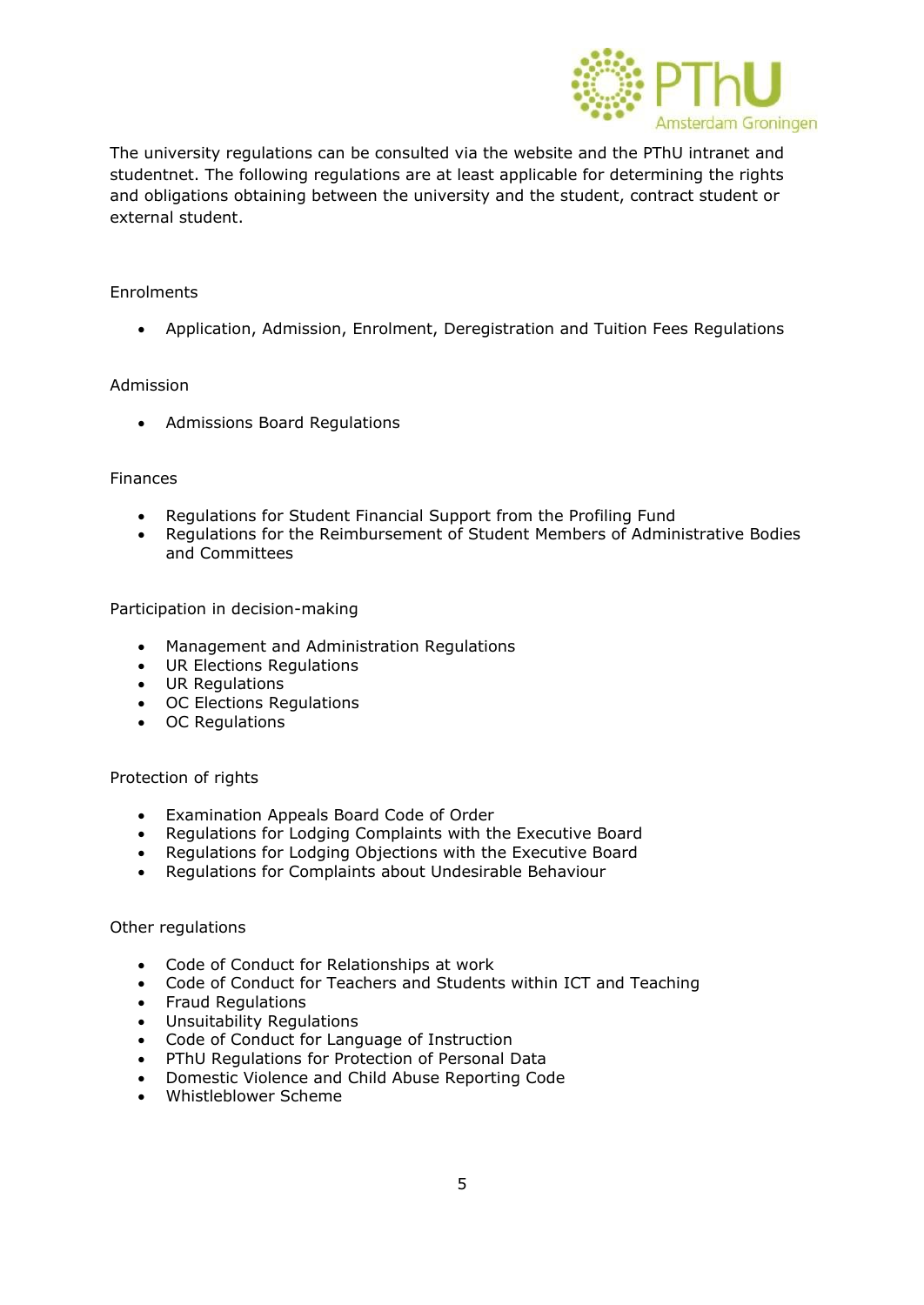

# **2. Admission, enrolment and tuition fees**

# **2.1 Admission**

For access to the degree programmes and university facilities, students are required to enrol in the university every year.

A student can be enrolled for a full-time programme or for a part-time programme. It is also possible to enrol as an external student and – for individual courses – as a contract student or a subsidiary student.

To be able to enrol in one of the PThU degree programmes, students must have a declaration of unconditional admissibility. The Teaching and Examinations Committee of the programme in which a student wishes to enrol states the admission requirements for that particular programme. If the student wishes to enrol in a Master's programme and does not meet the admission requirements, the student can follow a pre-Master's programme. After this programme has been successfully completed, he can apply for a decision of unconditional admissibility with the Admissions Board. Once this decision has been issued, he can enrol and gain admission to the programme.

# **2.2 Enrolment**

Every year, students enrol in the university for one year in accordance with the appropriate procedures. The procedure for enrolling in the Theology **Bachelor** programme (joint degree), which the PThU offers together with the Vrije Universiteit Amsterdam, is provided for in the Application and Enrolment Regulations 2020-2021, which are laid down by the Vrije Universiteit. The procedure for enrolling in one of the **Master's** programmes offered by the PThU is provided for in the Regulations for Application, Admission, Enrolment, Deregistration and Tuition Fees. It is only possible to enrol in the Bachelor's or Master's programme if the student has met the admission requirements *and* after the student has paid the tuition fees or has authorized payment of the tuition fees in full or in instalments.

# *Period of enrolment*

The enrolment year starts on 1 September and ends on 31 Augustus the following year. Enrolment at the PThU is subject to the relevant legal provisions. Enrolment in higher education is for one year only and therefore needs to be renewed each year.

Only enrolled students receive proof of enrolment from the Central Student Administration and are entitled to use the services of the university.

# *Cancellation of enrolment*

An enrolment cannot be cancelled after commencement of the academic year.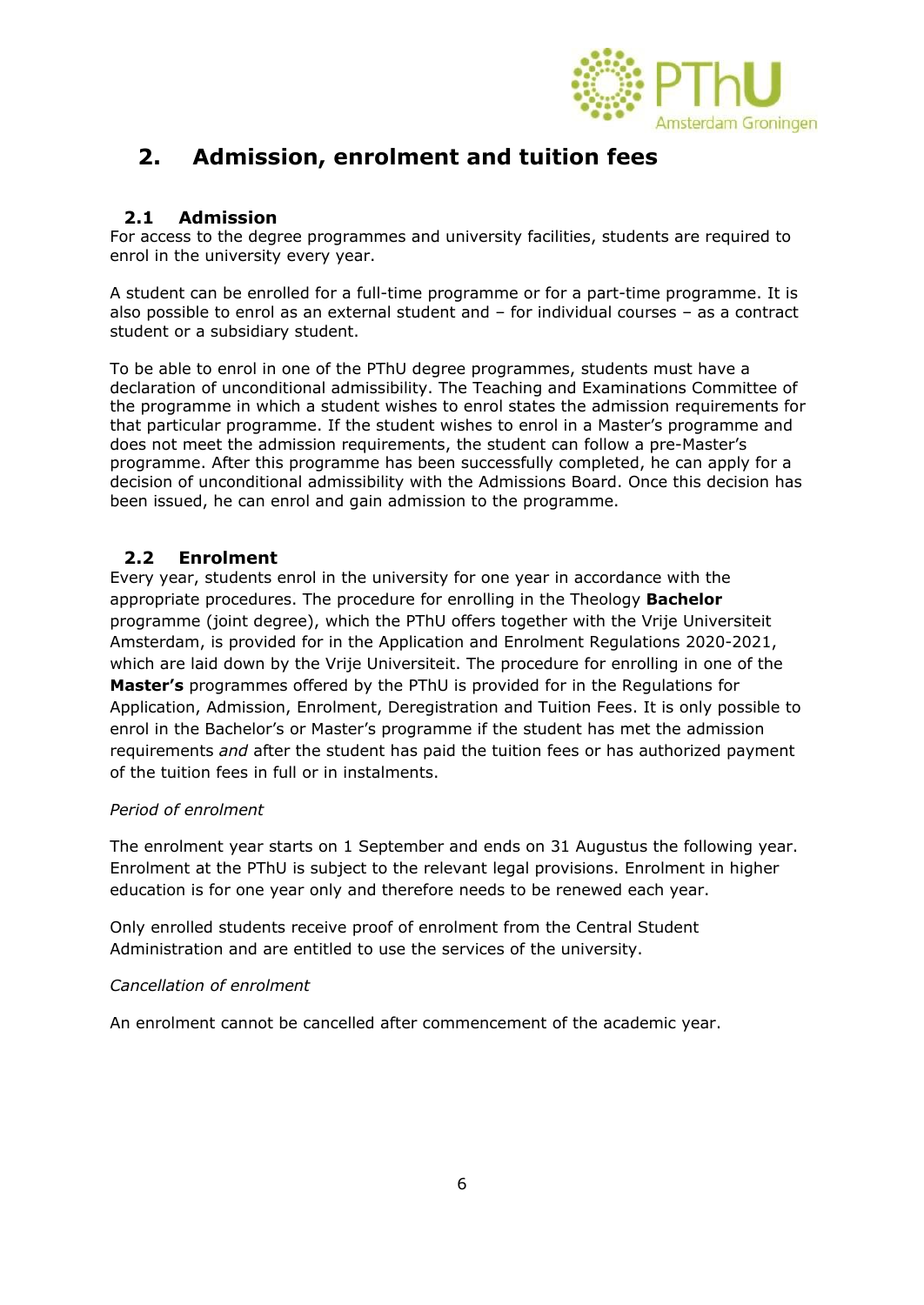

# *Enrolment on the basis of admission*

Enrolment in a programme is only possible if the enrollee has right of admission in the case of a Bachelor's degree or has received a decision of admission for the programme in which he wishes to enrol in the case of a Master's degree. On request a decision of admission can be supplied to the applicant on behalf of the Admissions Board in accordance with the PThU Admissions Board Regulations .

# *Enrolment via Studielink*

To be enrolled from the beginning of the year, it is necessary, before the beginning of that year, to submit a formal request for enrolment via Studielink and to pay the tuition or examination fees due in full or in 6 instalments by sending a transfer or filling in a digital authorization in Studielink.

#### *Re-enrolment into programme*

If students are already enrolled in a PThU programme, they are automatically requested via Studielink to arrange re-enrolment for the next year. However, students who have interrupted their studies in the course of the year need to submit – after having received a decision of admission – a new request for enrolment via Studielink.

#### *Stopping or interrupting the programme*

A student who wishes to stop or interrupt his studies at the end of an academic year can do this by not re-enrolling via Studielink.

# *No enrolment after 1 September*

After 1 September – barring highly exceptional circumstances and unless the hardship clause is declared valid – students cannot be enrolled in the course of the year for the remaining part of the year.

The need to regulate application and enrolment on time means that students are subject to final dates before which application and enrolment must be arranged via Studielink.

# *Enrolment in Bachelor's programme*

1

Pursuant to WHW Article 7.31a, students who wish to enrol for the first time in the Bachelor's programme which the PThU offers jointly with the Vrije Universiteit must apply not later than 1 May<sup>1</sup> via Studielink. Application before this date entitles a student to take part in the matching activities organized by the PTHU in collaboration with the VU. The aim of these activities is to enable students to determine whether their initial choice of the Bachelor's programme will lead to a request for enrolment. A student who applies for the Bachelor's programme after 1 May is not entitled to take part in the matching activities organized by the university. However, by law the Executive Board can oblige this student to take part in a matching activity nevertheless. In all cases the application and enrolment procedure must have been completed before 1 September in order for the

 $1$  Due to the government's corona measures for the academic year 2020-2021, 1 June 2020.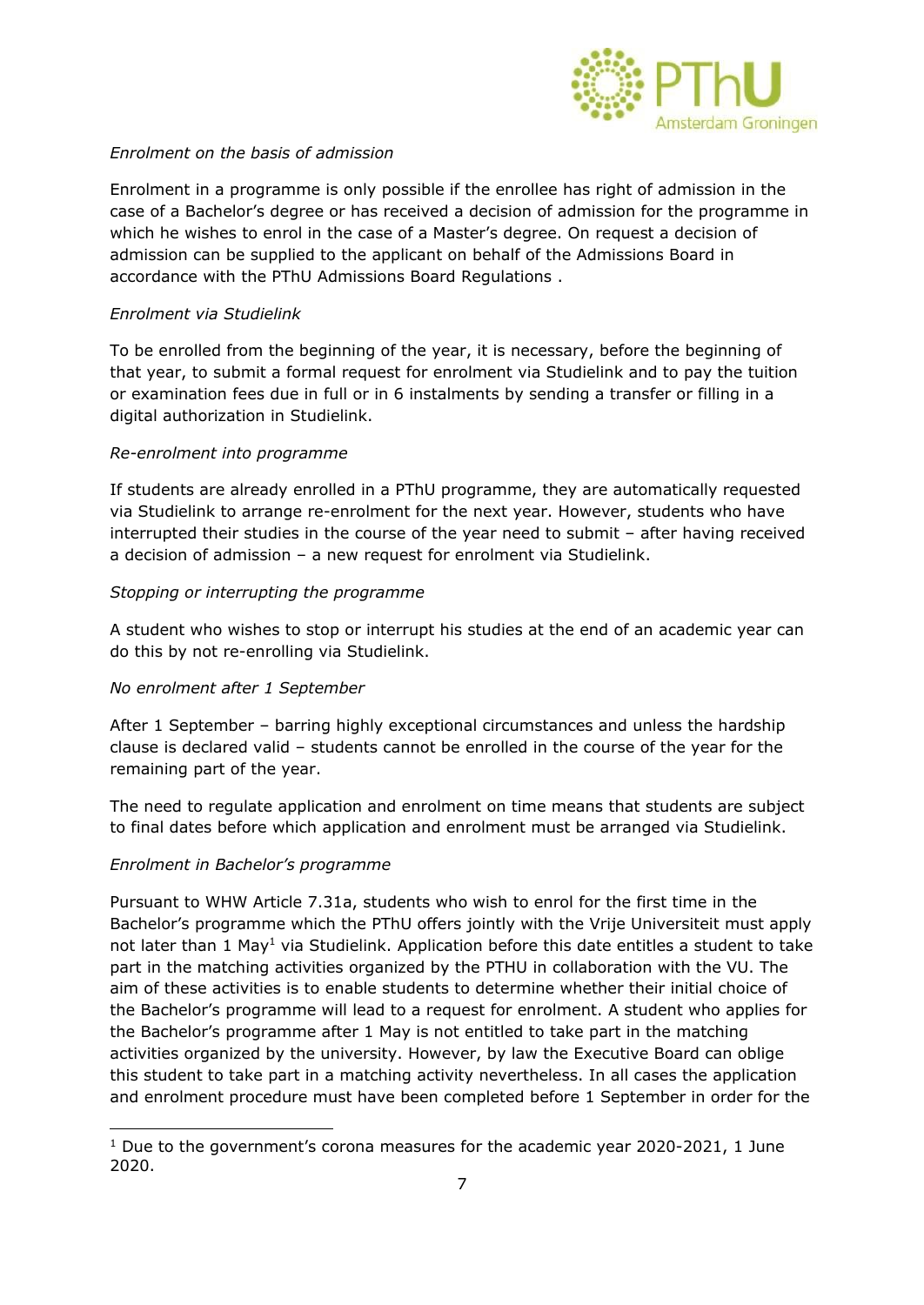

enrolment to be valid.

#### *Enrolment in Master's programme*

In principle, students who wish to enrol for the first time in a Master's programme are required to have made a request for admission with the Admissions Board before 1 May. Once the Board has decided to supply a decision of unconditional admission, the student may submit a request for enrolment. The enrolment procedure must have been completed not later than 31 August for the enrolment to be valid as of 1 September. If the Admissions Board lays down conditions for a later decision of admissibility, the student is responsible for ensuring that he meets the condition for admission and enrolment not later than 31 August.

Students who wish to re-enrol do not need to make a new request for admission or enrolment. This category of student receives a request for re-enrolment via Studielink.

#### *Enrolment in pre-Master's programme*

Students who wish to enrol in a pre-Master's programme and do not take the option of enrolling in this programme during the Bachelor's programme need to use a designated enrolment form on the web.

#### *Enrolment for students with a non-Dutch, non-Surinam or non-EEA nationality*

Besides having met the admission requirements for the programme and the obligation to pay the tuition fees, students with a non-Dutch, non-Surinam or non-EEA (European Economic Area) nationality need to have met the obligation to show that they possess a permit for lawful residence in the Netherlands.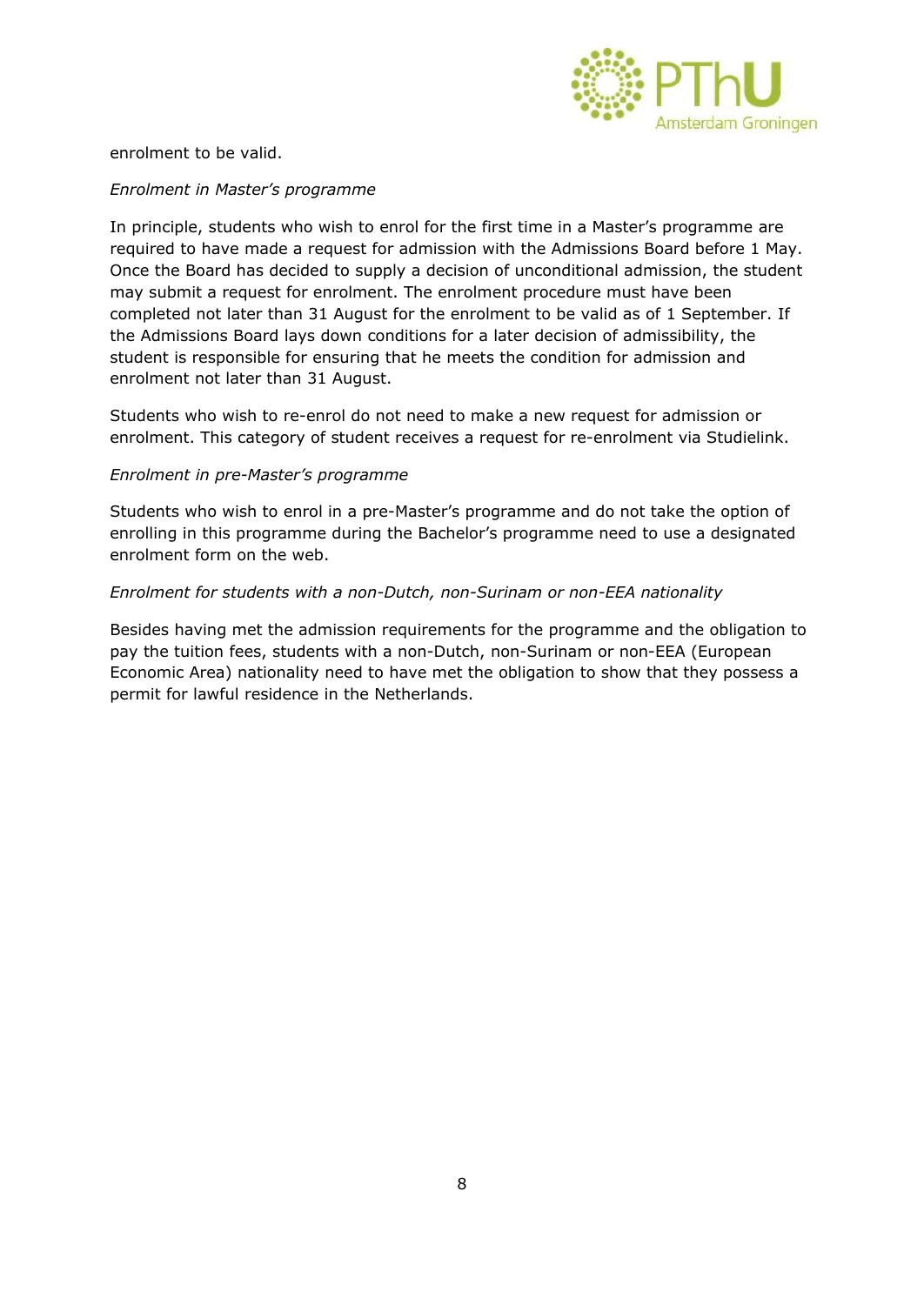

# **2.3 Rights based on enrolment as a student**

After enrolling in one of the university's degree programmes, students have the following rights:

- a. to take part in the university's initial course programme, that is, courses within their degree programme and courses offered to the PThU outside of this degree programme, unless they do not meet entry requirements for parts of the programme or the CvB has imposed restrictions for organizational reasons or reasons of capacity;
- b. to take (interim) examinations of the units of study forming part of the degree programme in which the student has enrolled. A more detailed description of these rights can be found in the OER of the programme in question. If the student wishes to sit examinations of a programme in which the student is not enrolled, prior permission must be obtained from the ECTS. Prior consultation with the Student Counsellor is urgently advised in this case;
- c. access to and use of the buildings, premises, collections, educational facilities and student services of the university itself or of the educational institutes with which it is affiliated, unless the CvB judges that this goes against the nature or interest of the study programme or research. Improper use (for instance the causing of damage) may lead to denial of access to the facility or service;
- d. student counselling, in particular for students with a disability or chronic illness;
- e. appropriate teaching or examination for students with a disability or chronic illness;
- f. availability of adequate information about the programme they are following, to be found in sources like the Course Catalogue and Teaching Catalogue;
- g. to vote and be eligible for elections within the scope of participation in decisionmaking;
- h. if the Executive Board terminates a programme, the right to finish the programme within a reasonable period;
- i. protection of personal data by the university.

If students use the rights mentioned above, they must carry or be able to submit proof of their enrolment.

# **2.4 Obligations based on enrolment as a student**

After enrolling, students have the following obligations:

a. to participate actively in the study programme (including obligations of due effort and compulsory attendance);

b. appropriate behaviour in the buildings and premises of the university or affiliated educational institutes;

c. to follow the rules laid down by or on behalf of the CvB to promote safe and healthy working conditions;

d. to be able to show on request a PThU student pass to a PThU staff member when making use of educational facilities provided in the buildings of the university or affiliated educational institutes;

e. to pass on academic results achieved elsewhere to the Office for Student Affairs if these have been achieved for courses forming part the curriculum;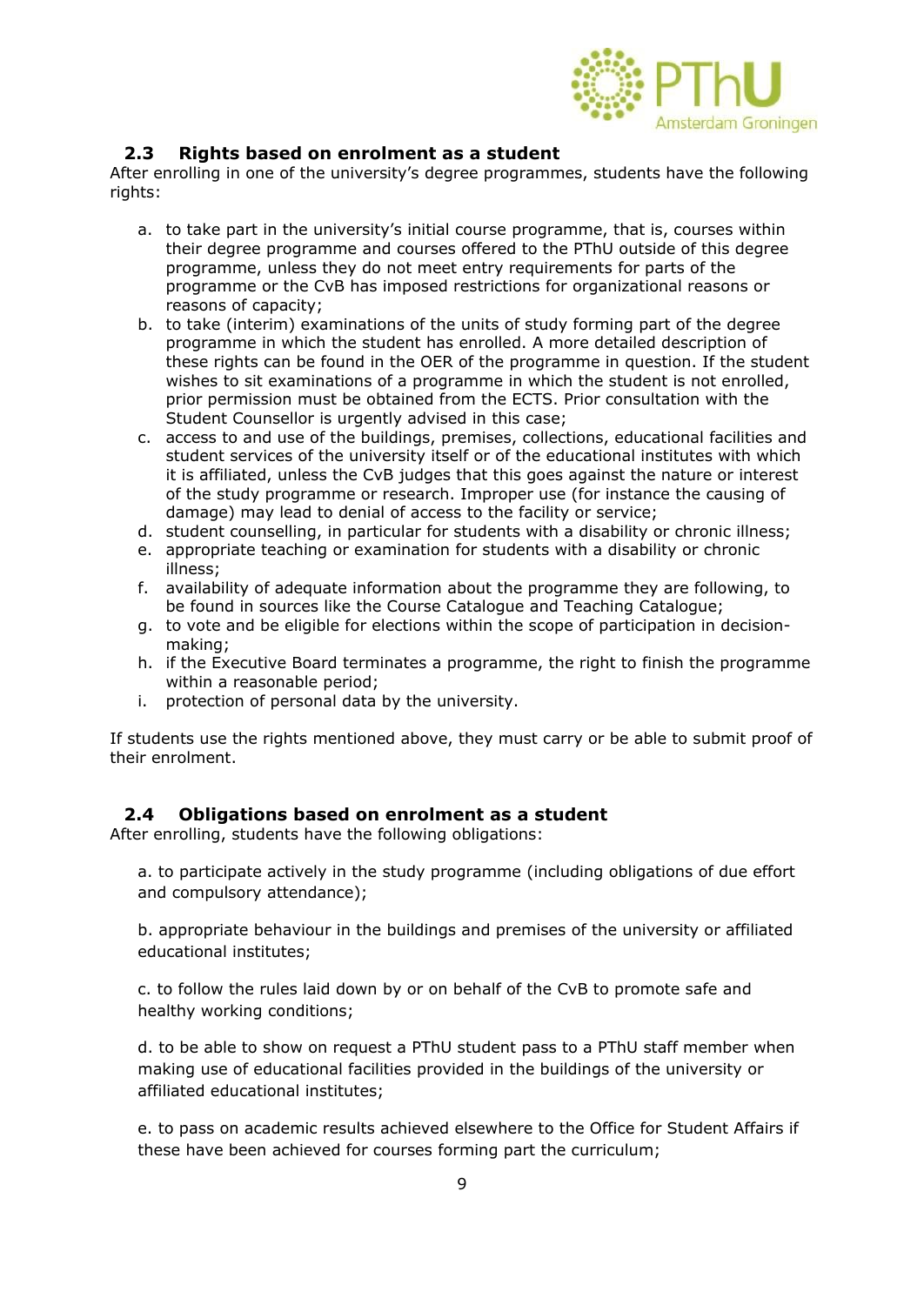

f. full-time availability for academic obligations in the case of enrolment as a full-time student;

g. to enrol on time in courses and examinations;

h. to take note of the Students' Charter and to meet the resulting obligations for students;

i. to take note of the information that students receive at their university email address and via university information sources;

j. to report on time any special circumstances as soon as they occur, in connection with a possible study completion delay, to the Student Counsellor.

# **2.5 Rights based on enrolment as an external student**

After enrolling, an external student has the following rights:

a. to take (interim) examinations within the study programme;

b. access to and use of the buildings, premises, collections, educational facilities and student services of the university itself or of the educational institutes with which it is affiliated, unless the CvB judges that this goes against the nature or interest of the study programme or research. Improper use (for instance the causing of damage) may lead to denial of access to the facility or service.

# **2.6 Obligations based on enrolment as an external student**

After enrolling, an external student has the following obligations:

a. to take note of the Students' Charter and to meet the resulting obligations for external students;

b. to take note of the information that external students receive at their university email address and via university information sources;

c. appropriate behaviour in the buildings and premises of the university or affiliated educational institutes;

d. to follow the rules laid down by or on behalf of the CvB to promote safe and healthy working conditions;

e. to enrol on time in examinations.

# **2.7 Termination of enrolment**

Pursuant to the law, the enrolment for an academic year ends on 31 August. It is possible to request interim deregistration. Such a request is submitted via Studielink. The deregistration takes effect on the first of the month following the month in which the request for deregistration is made.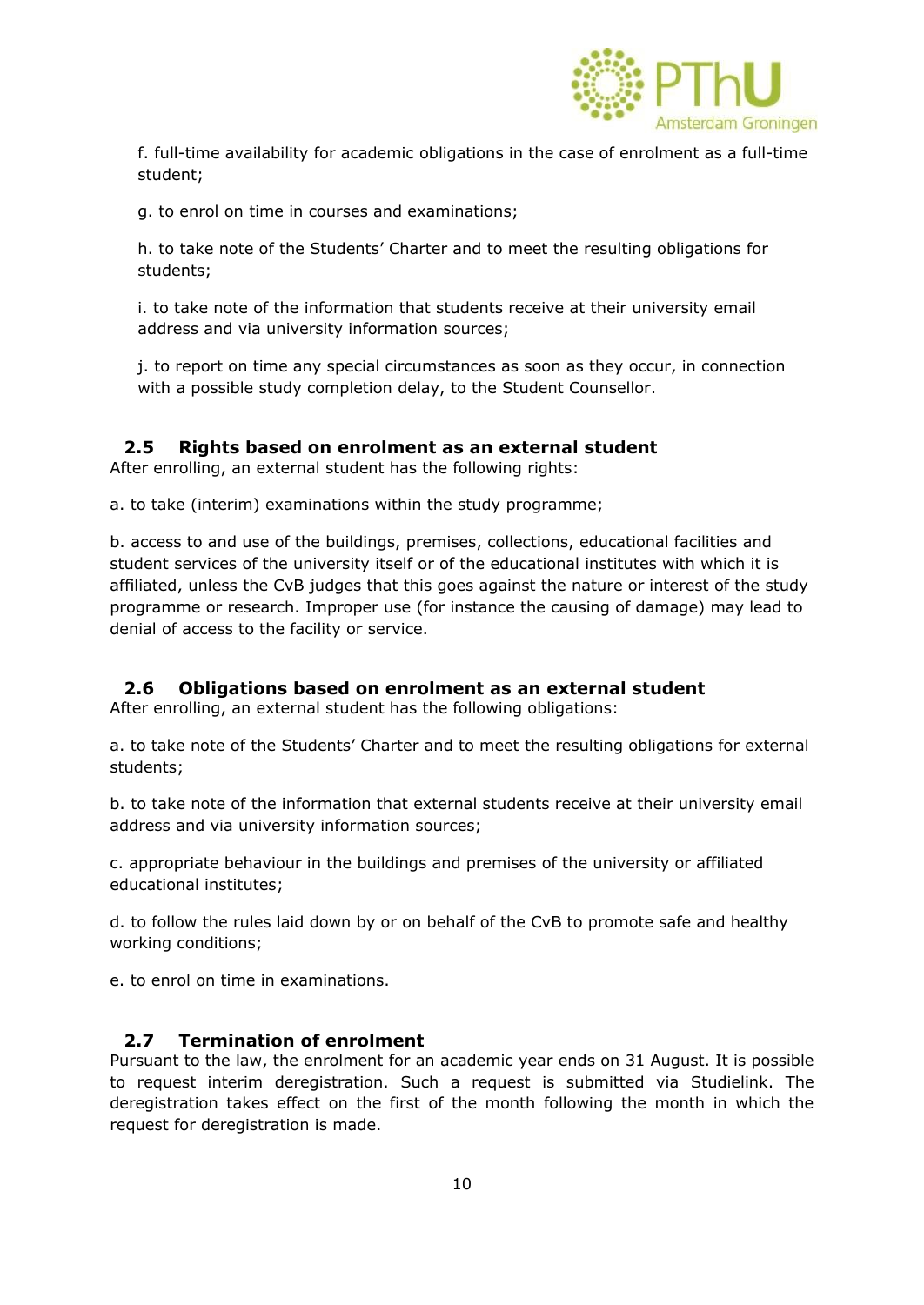

### *Termination of enrolment at a student's request*

If enrolment has been prematurely terminated at a student's request, a twelfth part of the tuition fees is repaid for every month that remains of that academic year, unless the student is still enrolled in one or more study programmes, or has been exempted from the obligation of paying tuition fees.

If a student deregisters as of 1 July, he is not entitled to repayment of twice a twelfth part of the tuition fees paid concerning the months of July and August.

If a student deregisters after graduating, he is entitled to restitution with retroactive effect as of the first of the month after the date of graduation.

#### *Termination of enrolment by the Executive Board*

In a number of special cases the Executive Board may proceed to deregister a student. The cases are the following:

a. if the tuition fees owed cannot be collected. The enrolment is terminated with retroactive force as of 1 September if no payment of tuition fees has been received at all. In other cases the enrolment is terminated as of the second month following the date of final notice.

b. on the advice of the Examination Board or the Rector, after careful appraisal of the interests of the student and of the PThU, if the student has shown by his behaviour or statements that he is unsuited to exercise one or more professions for which he was trained by the study programme or by the preparation for the practice of this profession.

c. on the advice of the Examination Board if the student concerned has committed serious fraud.

d. at the request of the Rector if the student has seriously misbehaved towards staff members or students of the PThU.

e. if the student has acted or threatens to act in grave contravention of the rules of conduct as laid down by the PThU administration.

If deregistration has taken place because the case named under a was declared applicable, a student can be re-enrolled from the beginning of the next academic year if he has paid all outstanding debts to the university and a possible compensation prior to the beginning of the next academic year.

If deregistration has taken place because one or more cases named under b through e was declared applicable, the Executive Board may decide that re-enrolment at the PThU is not possible.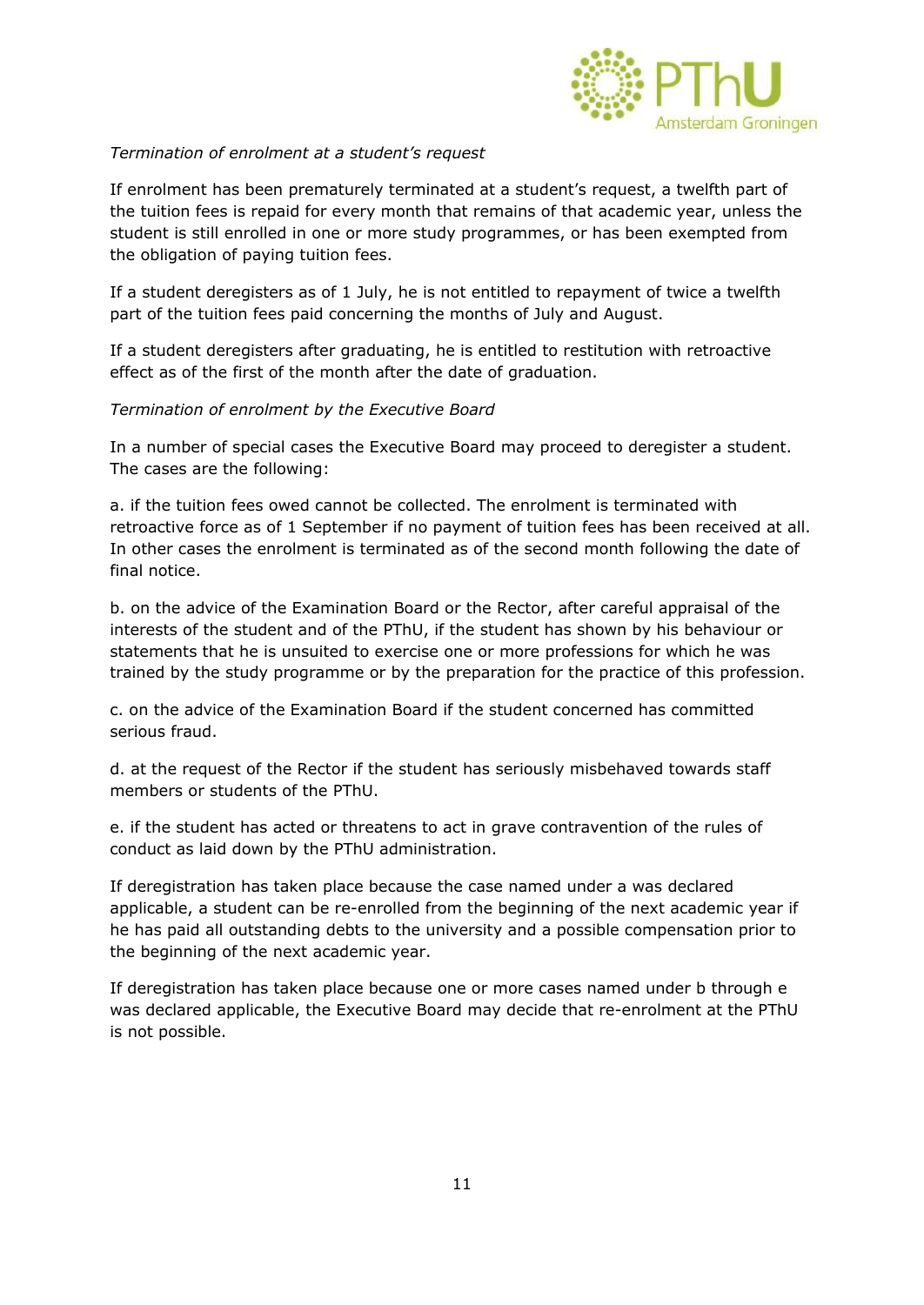

# **2.8 Tuition fees and examination fees**

Enrolment as a student entails the obligation of paying the tuition fees owing. By law there are two kinds of tuition fees: statutory tuition fees and institutional tuition fees. Enrolment as an external student involves the obligation to pay the examination fees owing.

Part-time students can enrol in the Master's programme Gemeentepredikant en Theology (Church Pastor and Theology programme) of the university if they pay a part-time rate of either the statutory or the institutional tuition fees.

The rates charged by the university are listed in the Decision on Tuition and Examination Fees enacted by the Executive Board. The rates of the statutory tuition fees are determined each year by the Ministry of OCW (Ministry of Education, Culture and Science).

#### *Statutory tuition fees*

A student who enrols in the Bachelor's programme and has not already obtained a Bachelor's degree in higher education since 1 September 1991 and has Dutch, Surinamese or EEA nationality and a student who enrols in the Master's programme and has not already obtained a Master's degree since 1 September 1991 and has Dutch, Surinamese or EEA nationality is obliged to pay the statutory tuition fees.

#### *Institutional tuition fees*

Anyone who wishes to enrol as a student and does not meet the conditions for paying the statutory tuition fees is obliged to pay the institutional tuition fees.

#### *Examination fees*

Anyone who wishes to enrol for the sole purpose of taking examinations, without attending lectures or being otherwise supervised by a teacher, pays examination fees.

#### *Rate for contract students*

Finally, a contract student may follow individual courses based on a rate per ECTS obtained.  $\epsilon$  100 is charged for each unit of credit.

A course can only be taken in its entirety. Students who take part in the regular test subsequent to the course in question will be given a certificate after completing the course and passing the test. Alumni of the PThU and of institutions now forming part of the PThU are given the opportunity once a year to follow a course as a contract student for € 50 per unit of credit.

#### *Payment of tuition or examination fees*

In general, payment is due prior to the year of enrolment. Apart from exceptional cases, payment takes place by authorization. If the student pays the tuition fees in instalments, administration costs of  $\epsilon$  12 are charged. The administration costs are collected simultaneously with the first instalment.

Authorization forms need to be in the possession of the Central Student Administration (CSA) of the university on 1 September at the latest. The authorization cannot be revoked.

#### *Exemption from or reduction of tuition fees*

A student who wants to enrol in a second study (or parts thereof) at another institution of scientific education (WO) or higher professional education (HBO) can obtain a Proof of Paid Tuition Fees (BBC) from the Office of Student Affairs. On the basis of this declaration the other institution will proceed to reduce (in the case of higher tuition fees) or exempt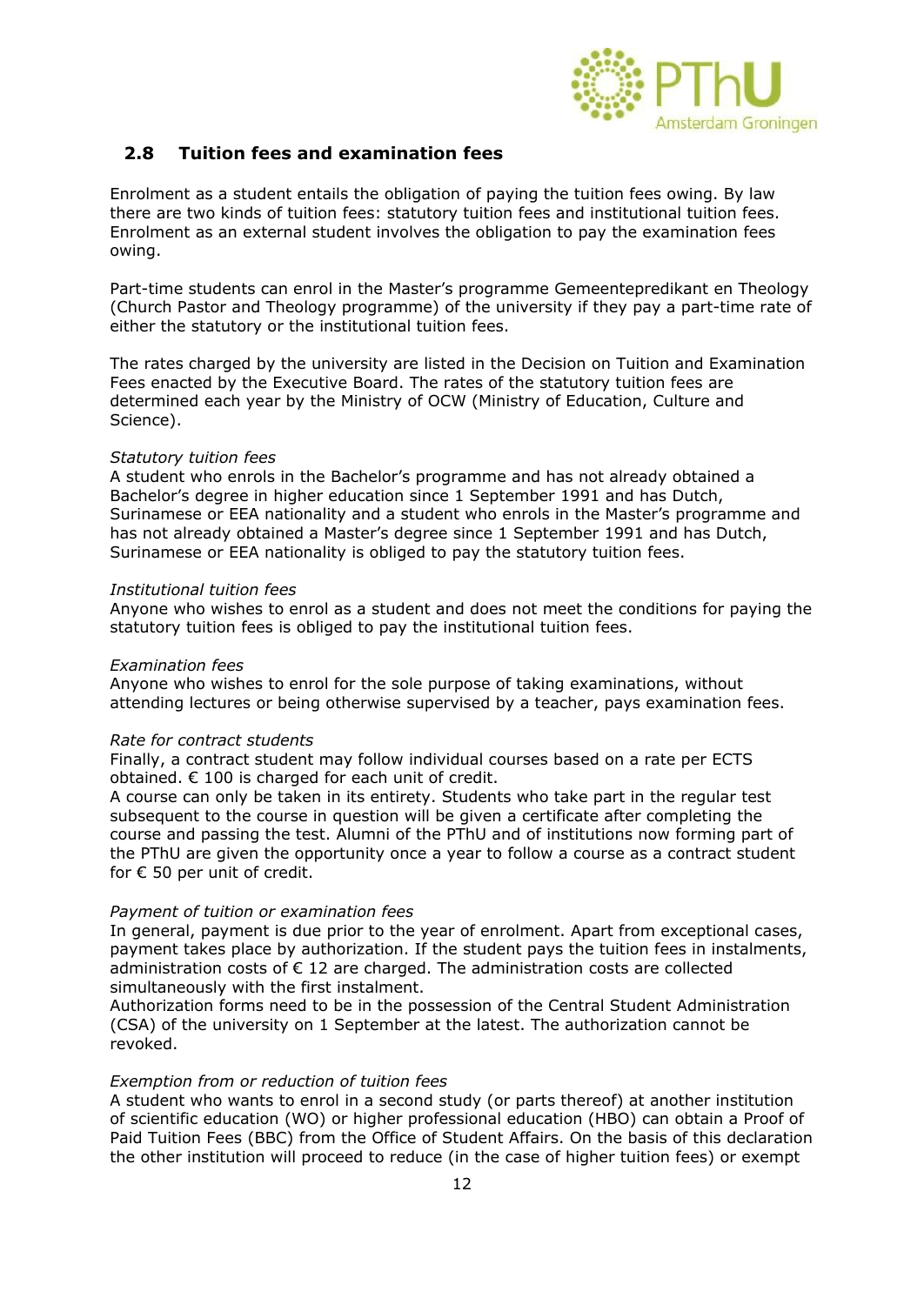

(in the case of equal or lower tuition fees) from the statutory tuition fees to be paid at that institution.

Students from other institutions of higher education in the Netherlands can follow a programme at the PThU by means of a second enrolment, provided that the student is admissible to the PThU programme. The second enrolment leads to reduction of or exemption from tuition fees, if the student applying for a second enrolment at the PThU meets the requirements for payment of the statutory tuition fees. A request to take part in individual programme elements as a guest student or contract student can be submitted to the Office of Student Affairs.

The institutional rate does not apply to students who follow a second – different – Bachelor's programme during their first Bachelor's programme and to students who follow a second – different – Master's programme during their first Master's programme. A student who is simultaneously enrolled in two different Bachelor's or Master's programmes and completes one may finish the parallel Bachelor's or Master's programme on payment of the statutory tuition fees, provided that he completes the programme without interruption.

#### *Back-payment in cases where non-compliance with conditions of statutory tuition fees has been established*

If after the date of enrolment, but no later than 1 March, data from CROHO show that an enrollee obliged to pay statutory tuition fees has taken a degree in the period prior to the date of enrolment, leading with retroactive force to the obligation to pay institutional tuition fees as of the date of enrolment, the enrollee is obliged to pay institutional tuition fees as of the remaining months of the academic year in question, counting from the month that CROHO data show an obligation to pay institutional tuition fees.

The difference between the institutional rate in proportion to the number of months that the person concerned was enrolled and the statutory tuition fees paid in proportion to the number of months that the person concerned was enrolled is charged to the enrollee.

#### *Restitution in cases where subsequent compliance with conditions of statutory tuition fees has been established*

If an enrollee who on the date of enrolment did not meet the legal criteria for imposing the obligation to pay statutory tuition fees, and on this basis is obliged to pay institutional tuition fees, at some point during the academic year meets the legally established criteria for the obligation to pay statutory tuition fees, the enrollee can request the Executive Board to convert, starting from the first month following this point, the obligation to pay institutional tuition fees into an obligation to pay statutory tuition fees in proportion to the remaining months of the academic year.

If institutional tuition fees have already been paid as of the date on which the obligation to pay statutory tuition fees has come into force, these are restituted to the enrollee insofar as they exceed the statutory tuition fees.

#### *Compensation*

If it is found that a student has not been enrolled and has nevertheless taken courses or examinations, the student must subsequently pay the tuition fees (or examination fees) over the period in question. Moreover, the student must pay compensation as determined by the EB: € 100,- per ECTS.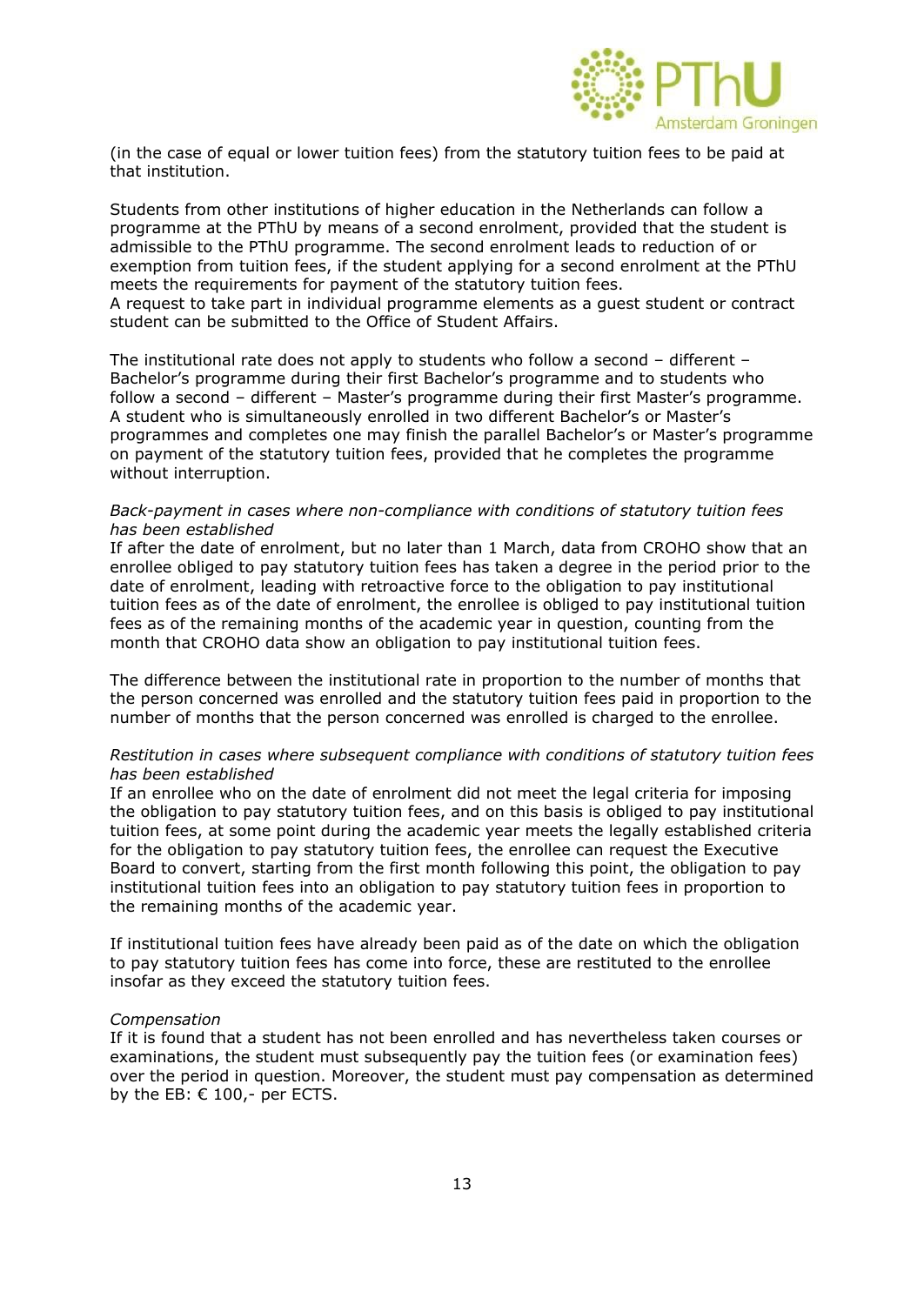

# **3. Financial support of students**

Situations may occur in which a student cannot complete his studies on time, or in which there are other reasons for providing financial support. In these cases students can apply for support from the Profiling Fund.

Eligibility for financial support is subject to the following conditions:

I. There are *special circumstances* in the sense of article 7.51 of the WHW. That is to say that a student has fallen behind in his studies as a result of:

- membership of the Executive Committee of a sizeable student organization possessing full legal rights, a Programme Committee, or the University Council;

- administrative or social activities which the executive committee of the institution deem to be partly in the interest of the institution or of the courses which the student is taking; - illness;

- pregnancy or childbirth;
- a disability (a serious form of dyslexia, functional disability) or chronic illness;
- special family circumstances;
- an unfeasible degree programme;

- other special circumstances affecting a student, to be determined by the Executive Committee of the institution;

- circumstances – other than those mentioned above – which, if a request for financial support were not to be granted by the Executive Board, would lead to significant unfairness.

II. The special circumstances occur during the enrolment in a degree programme for which the student is or has been entitled to a performance-related grant (if the student started his studies before I September 2015) or for which the student falls under the Student Loan Act (if the student started his studies before 1 September 2015).

III. When the special circumstances occur, the student is enrolled in the programme.

IV. The student has paid statutory tuition fees for enrolment in the programme and the student has not been exempted from paying tuition fees on the basis of a Proof of Paid Tuition Fees (BBC) given out by another institution of higher education.

V. The special circumstances have been reported on time by the student to the Student Counsellor.

The Executive Board determines how much financial support will be given, when it will be paid out, and how long it will last. The legislator gives the institutional management latitude to tailor the support to the situation. No fixed amounts are prescribed. The law therefore does not lay down a uniform standard, but the general guideline is the sum of the performance-related grant, calculated on a full-time basis. This is further specified in the Profiling Fund Regulations.

In general the duration and the time of payment will also differ per student. For administrative activities it seems natural to link the time of payment to the actual activities. In the case of non-feasible programmes, however, it is hard to determine in advance what the actual study delay will actually be. The same applies *mutatis mutandis*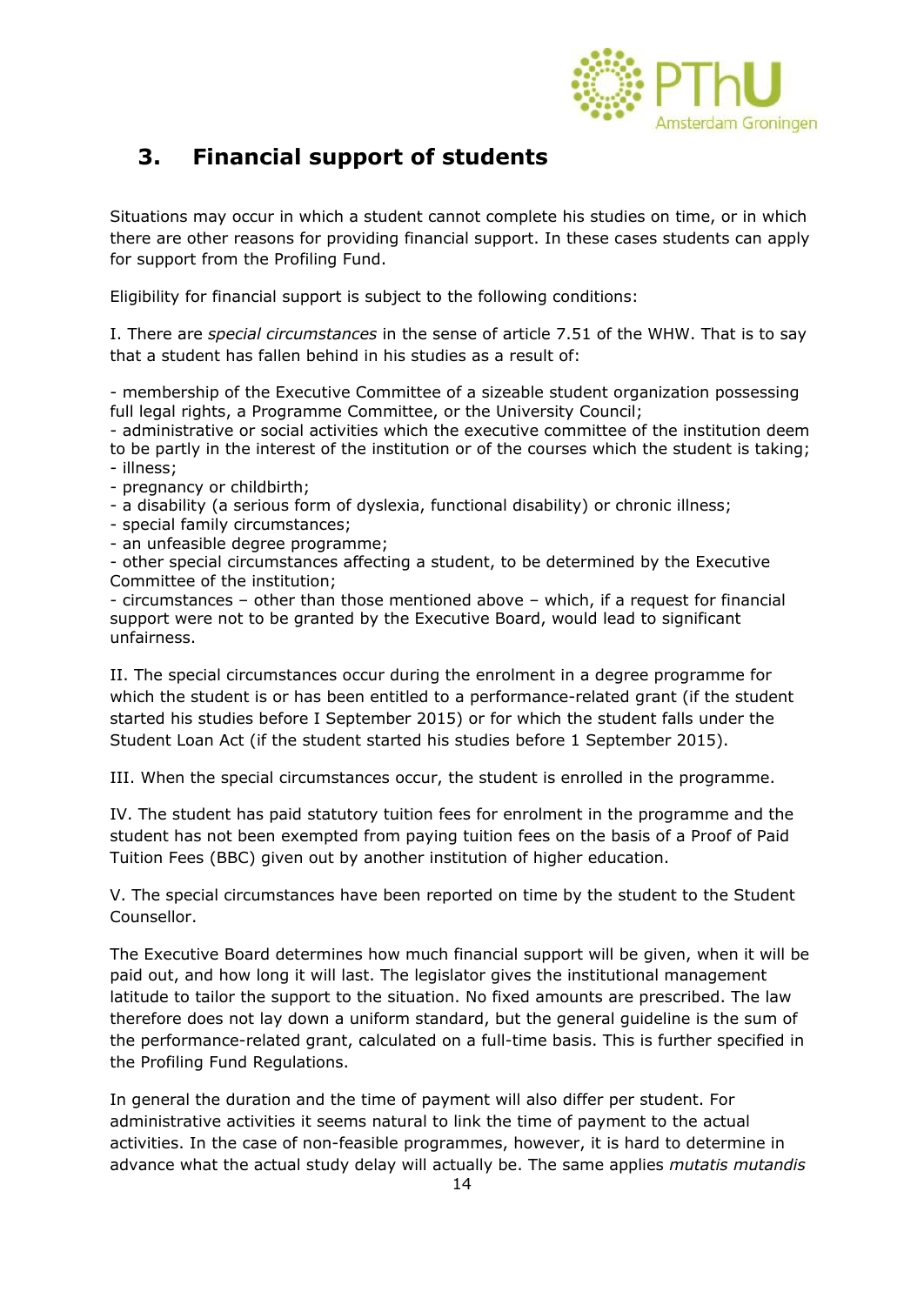

to determining the duration of support. In extending Master's programmes, on the other hand, duration can be clearly determined; it has in fact been statutorily set at the duration of the extension.

A student cannot claim financial support twice for the same circumstance. Naturally a student can request support from the fund more than once if different special circumstances apply. For instance, a student may have fallen behind because he carried out administrative activities and because he subsequently suffered a long illness. *Mutatis mutandis* this also applies if the duration of the claims differs.

# **Administrative grants and subsidies by student organizations**

#### *Administrative grants*

Student members of the University Council, the Programme Committees (the university administrative and consultative participation bodies), the Examination Appeals Board, the Complaints Advice Committee and the Arbitration Committee can receive a financial remuneration: an administrative grant.

- 1. Students who are committee members of a study association or student association, which is included in Part C of the regulations for financial support of student members of consultative/administrative bodies, committee members of student organizations and top athletes of Groningen University 2020-2021, may be awarded an administrative grant from the university's Graduation Fund by the Executive Committee.
- 2. Students who are committee members of a study association or student association, to whom the Vrije Universiteit in accordance with its regulations for the financial support of students under Article 7.51 WHW can award an administrative grant, may be awarded an administrative grant from the university's Profiling Fund by the Executive Committee.

The amount of the remuneration depends on the average time invested per week and is determined by the CvB.

#### *Subsidies by student organizations*

To stimulate and support activities by students (organizations, debating societies), the CvB can grant subsidies for activities. Student organizations can submit subsidy applications (with a budget) to the CvB.

#### **Study grant funds**

In many cases students can request support from private study grant funds. These mostly involve one-off grants of limited scope. The private grant funds are listed on the university website.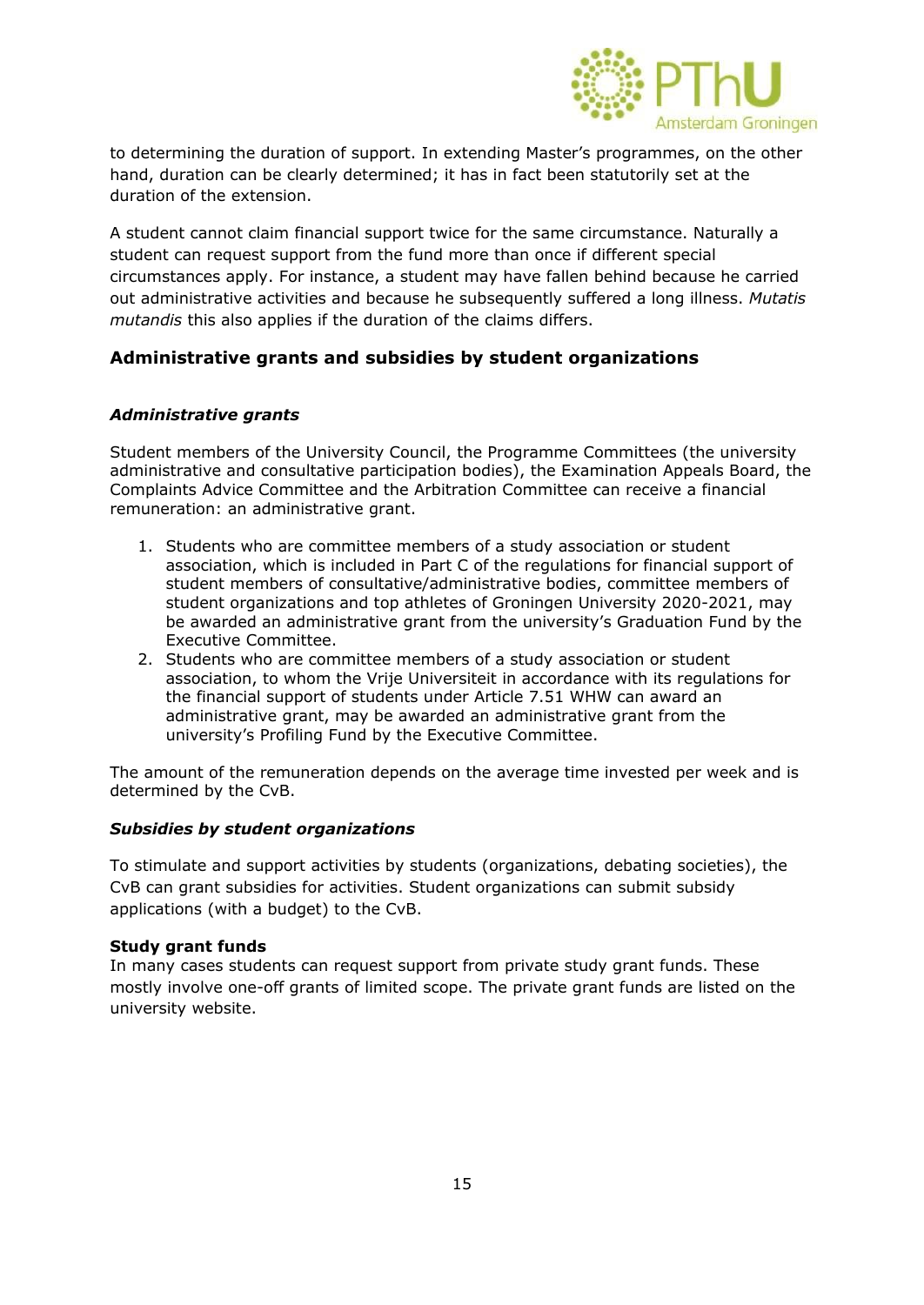

# **4. Teaching**

# **Organization of the PThU degree programmes**

The PThU offers the following degree programmes:

- the Bachelor's programme Theology (joint degree) in collaboration with the Vrije Universiteit Amsterdam;

- the Master's programme Gemeentepredikant (Church Pastor) in Amsterdam
- the Master's programme Predikantschap (Ministry) in Groningen
- the Master's programme Theology in Groningen

The organization of the programmes and their examination programmes are described in the Teaching and Examination Regulations (OER) applying to the degree programme in question.

#### **Workload of the degree programmes**

The workload of the programmes is expressed in credits of the European Credit Transfer System (ECTS). The workload of one academic year is 60 EC. One EC stands for 28 study load hours. The Bachelor's programme comprises 180 EC. The Master's programme Gemeentepredikant and the Master's programme Predikantschap are 180 ECTS each. The Master's programme Theology comprises 60 ECTS.

The OER lists the workload for the entire programme and for the individual units of study.

# **Quality of the degree programmes**

The quality of the PThU degree programmes is warranted as follows.

Primarily the PThU degree programmes are subject to external quality care as organized and executed pursuant to chapter 5 of the WHW. To assess the quality of its programmes, the PThU submits its programmes once every six years to an external assessment committee. On the basis of the assessment reported by this committee – resting on the accreditation framework established by the Accreditation Organisation of the Netherlands and Flanders (NVAO) – the NVAO decides on reaccreditation of the programme by six years. The date of accreditation is stated on the testimony handed out to the graduate on behalf of the Examinations Board.

Besides an external system of quality care, the PThU has established an internal system of quality care. This system covers guidelines on contact hours, academic counselling, quality of testing and assessment. Teacher professionalization forms part of the education quality policy.

Students of the PThU are also involved in quality care. For this purpose the PThU organizes teaching evaluations which students are asked to fill in. The Programme Committee receives the results of the evaluations in the period after the teaching has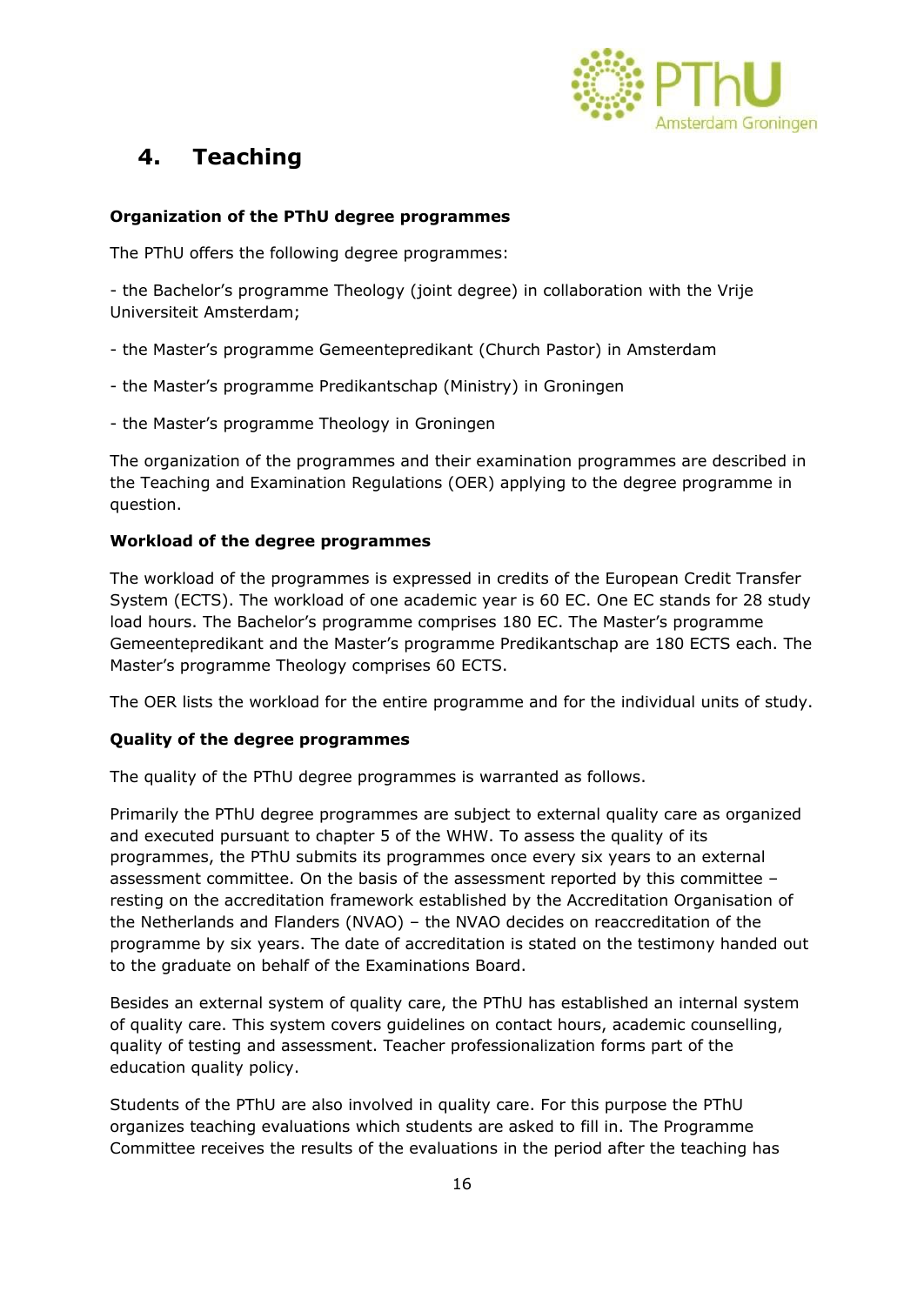

taken place. The Programme Committee, on which students sit, feeds back the discussion of the evaluation results to the teachers in question and submits the advice based on this to the Board.

# **Appropriate teaching**

Students with dyslexia, a functional disability or a (chronic) illness are entitled to appropriate teaching. Students may claim this right insofar as the exit qualifications remain achievable.

The way in which examinations are taken can be adapted to the student's disabilities. Adaptations must be *suitable* and *necessary*. In this context, 'suitable' means that the obstruction is removed as far as possible. 'Necessary' means that the purpose of the adaptation, i.e. removal of the obstruction, cannot be achieved in any other way. A further condition is that the appropriate adaptation should not carry a disproportionate burden for the PThU.

For questions or advice on appropriate teaching in programmes or examination facilities, students can consult the Student Counsellor.

If a student suffers or threatens to suffer study completion delay as a result of serious dyslexia, functional disability or (chronic) illness or as a result of another special circumstance as referred to in article 7.51 of the WHW, he must get in touch with the Student Counsellor punctually or in any case within three months after the special circumstances have taken effect. This is important in connection with the ability to meet the conditions for a claim to financial support from the Profiling Fund.

**NB:** If a student has registered for an examination using a facility to which he is entitled according to a declaration on behalf of the Board and he fails to show without notice, the PThU can charge the expenses incurred to the student, unless there were valid reasons for not taking part in the examination and not being able to use the facility supplied without prior notice.

# **Costs of teaching**

Only tuition or examination fees are owed for enrolment in a programme. Costs for the PThU following from legal obligations with regard to the provision of education are not to be passed on to the student.

To be paid by the student are costs for educational necessities for his own use such as books, compulsory excursions / exposure visits, work placement activities and materials. The CvB ensures that the costs bear a reasonable proportion to the budget available to the student.

# **Academic student counselling**

The Board bears responsibility for providing academic student counselling during the various study phases, such as Bachelor's and Master's programmes, work placement, graduation and international exchange. For the purpose of specific academic counselling, students can request support from the Student Counsellor. Students can also enlist the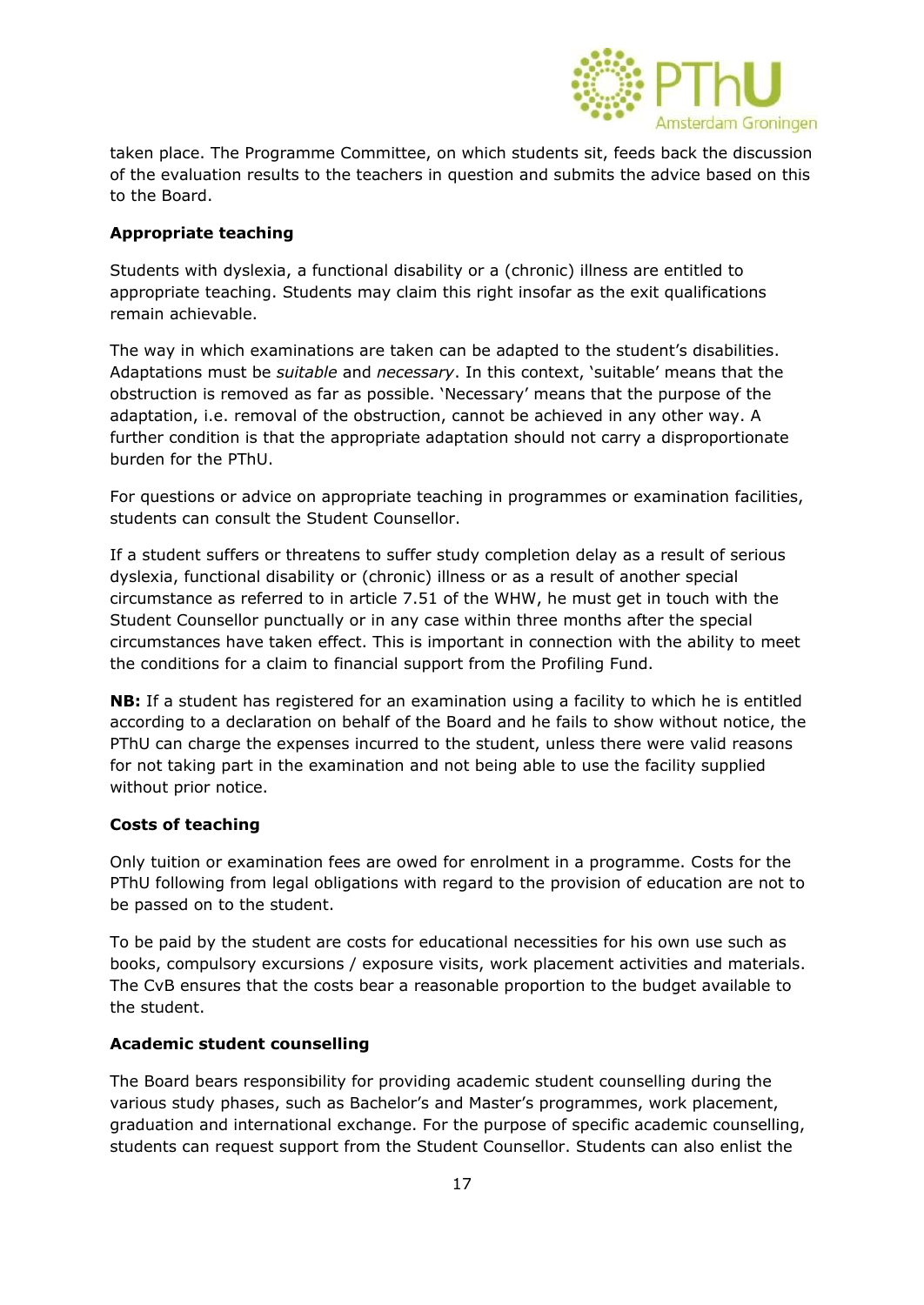

services of a student psychologist and academic career advisor of the universities with which the PThU is affiliated.

For questions and problems regarding academic content, students can apply first of all to the Student Counsellor. The Student Counsellor has the task of providing information, advice and counselling on the student's individual situation, for instance with respect to academic planning and advisement.

### **Monitoring students' progress**

Throughout the year students can use the VU-net ID to monitor their own academic progress. It is advisable for students regularly to monitor their academic progress and to check whether the registration of marks contains errors or has not taken place. If a student suspects a mistake, he should get in touch with the Office of Student Affairs as soon as possible.

#### **Binding academic advisement**

At the end of the first academic year of the Bachelor's programme the student will receive a binding academic advisement (BSA) on behalf of the Board. If the Board gives a negative binding academic advisement, the student must leave the programme and reenrolment is not possible.

If personal circumstances underlie failure to meet the norm, the Board will not give a binding academic advisement. In this context, personal circumstances are taken to mean: illness, disability, special family circumstances, pregnancy and certain administrative activities. The occurrence of special circumstances will only lead to the non-issuance of a binding academic advisement if these have been reported on time to the BSA Committee via a form earmarked for this purpose.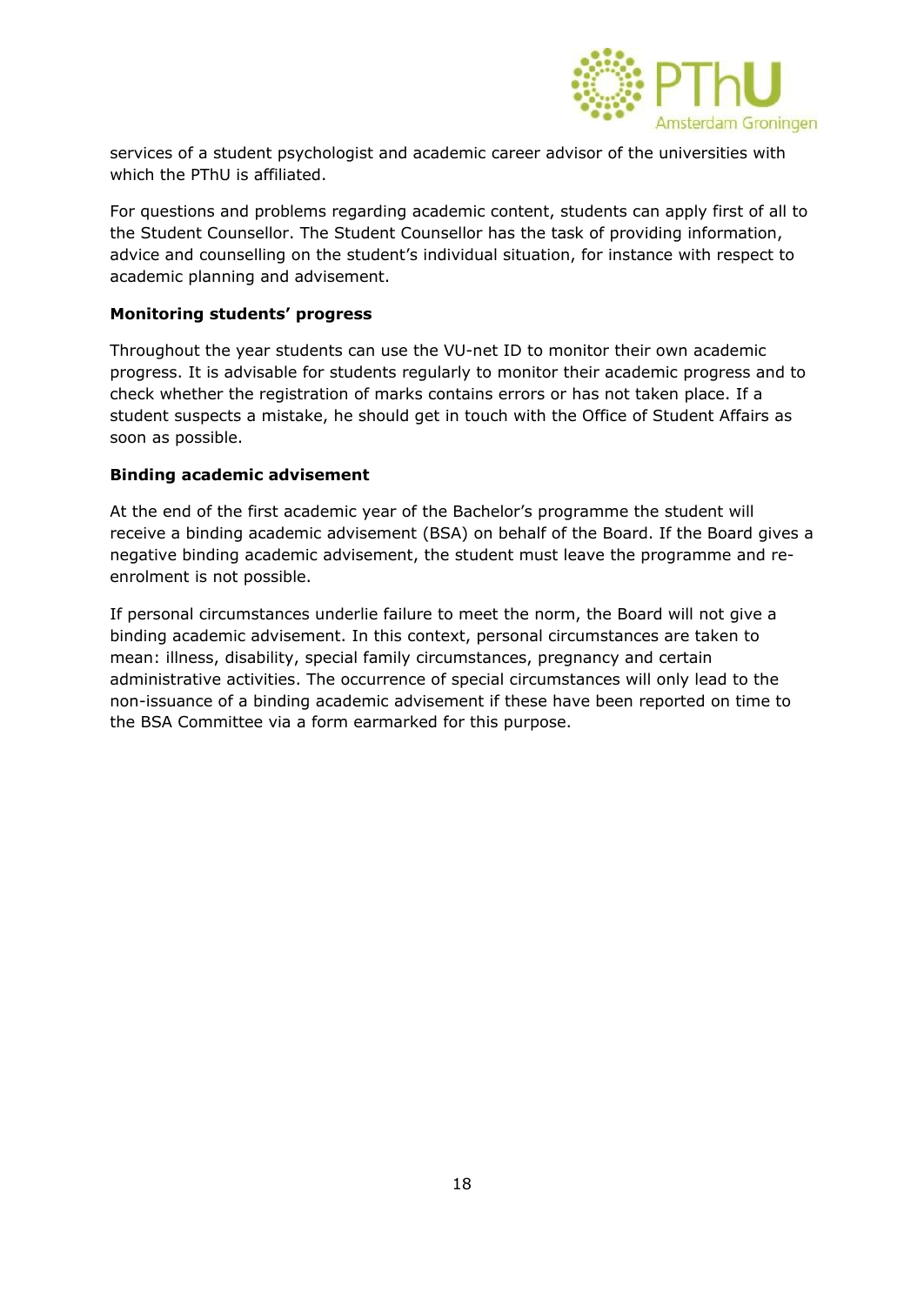

# **5. Interim examinations and examinations**

Every interim examination passed by the student is registered in the information system for registration of academic progress. If the student has passed the final examination of the degree programme, the student receives a degree certificate. A diploma supplement is added to the degree certificate. The supplement lists the examination units with the corresponding grades. The degree certificate is awarded to the student by or on behalf of the Examinations Committee.

If a student does not qualify for receiving the degree certificate, but the student has passed one or more interim examinations, the student may, on request, receive a declaration from the Examinations Committee which lists the examinations with the corresponding results

If a student has taken (interim) examinations while enrolment was incomplete or invalid, the (interim) examinations are invalid.

# **Interim examinations and examinations**

An interim examination and/or evaluation is attached to an examination unit. The interim examination or the evaluation investigates the student's knowledge, insight and skills. Credits cannot be gained in any other way than on the basis of this investigation, unless the Examinations Committee has granted an exemption for the examination unit in question.

The student has a right to inspect the graded interim examination and the grading norms used.

Once all the interim examinations of a degree programme have been passed, the examination of the degree programme has been passed. However, the Examinations Committee may decide that an extra investigation, to be held by the Committee itself, is attached to the examination. The OER lists which (interim) examinations are contained in the degree programme.

At a student's proposal he himself may compose a programme from examination units to which an examination is attached. Such a programme requires prior approval by the Examinations Committee. The Committee also indicates the degree programme of which the programme forms part.

**NB:** The free programme does not grant admission to licensed professions. That is to say, a student who has followed a free programme within one of the ecclesiastical training programmes does not automatically have access to the colloquium of the Protestant Church in the Netherlands.

# **Appropriate interim exam**

If a student has dyslexia, a functional disability or a chronic illness, he is entitled to take an appropriate interim examination, insofar as this is suitable and necessary and may be reasonably asked of the PThU. To use the right to an appropriate interim examination, the student must punctually report the dyslexia, functional disability or chronic illness to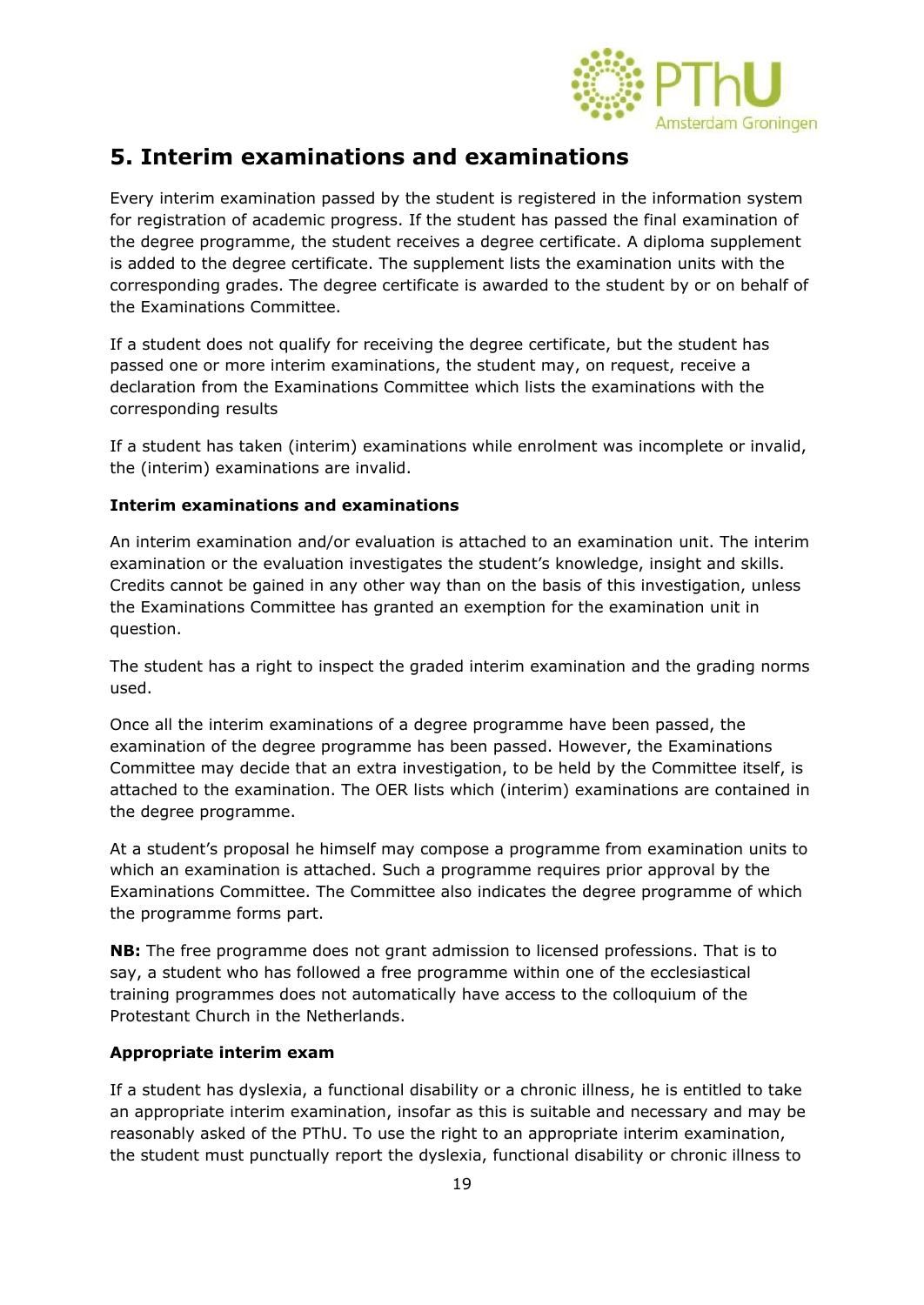

the Student Counsellor and must submit on time, prior to registering for the examination, a request to take an appropriate interim examination.

If a student possesses a statement on the basis of which he can lay claim to an appropriate interim examination, the student must be able to show this statement to the invigilator when taking the examination.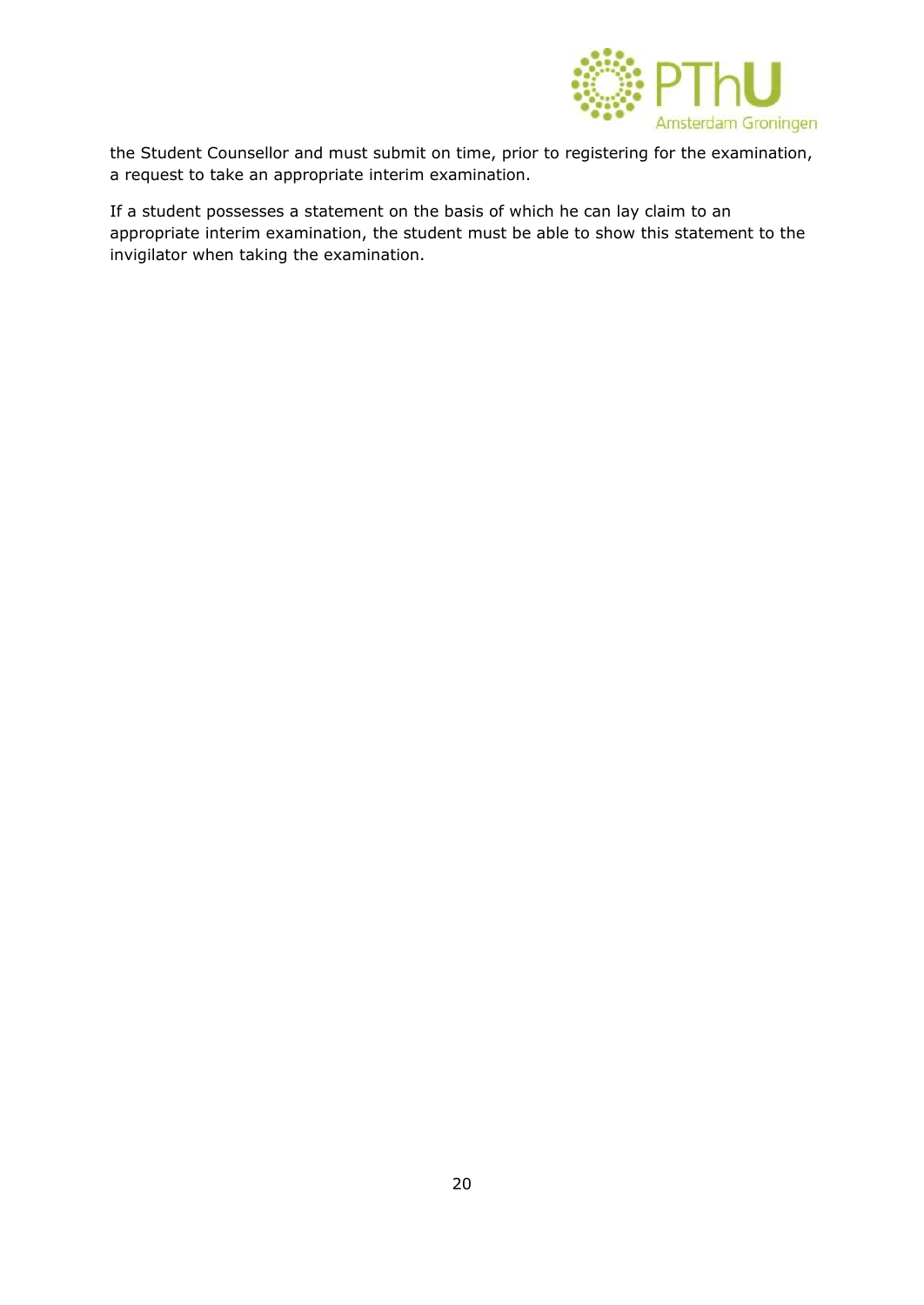

# **6. The Teaching and Examination Regulations (OER)**

# **Adoption**

The Teaching and Examination Regulations (OER) are adopted by the Executive Board for each degree programme. Before the adoption of the regulations the Programme Committee is given the opportunity to advise or decide on granting approval to designated parts of the regulations. The Examinations Committee is also given the opportunity to advise the Executive Board. Next, the University Council needs to approve those parts of the regulations for which the Programme Committee has no right of approval, with the intention that the regulations be adopted or changed by the Board.

# **Content**

Article 7.13 of the WHW lists the subjects which must be included in the Teaching and Examination Regulations for the degree programmes.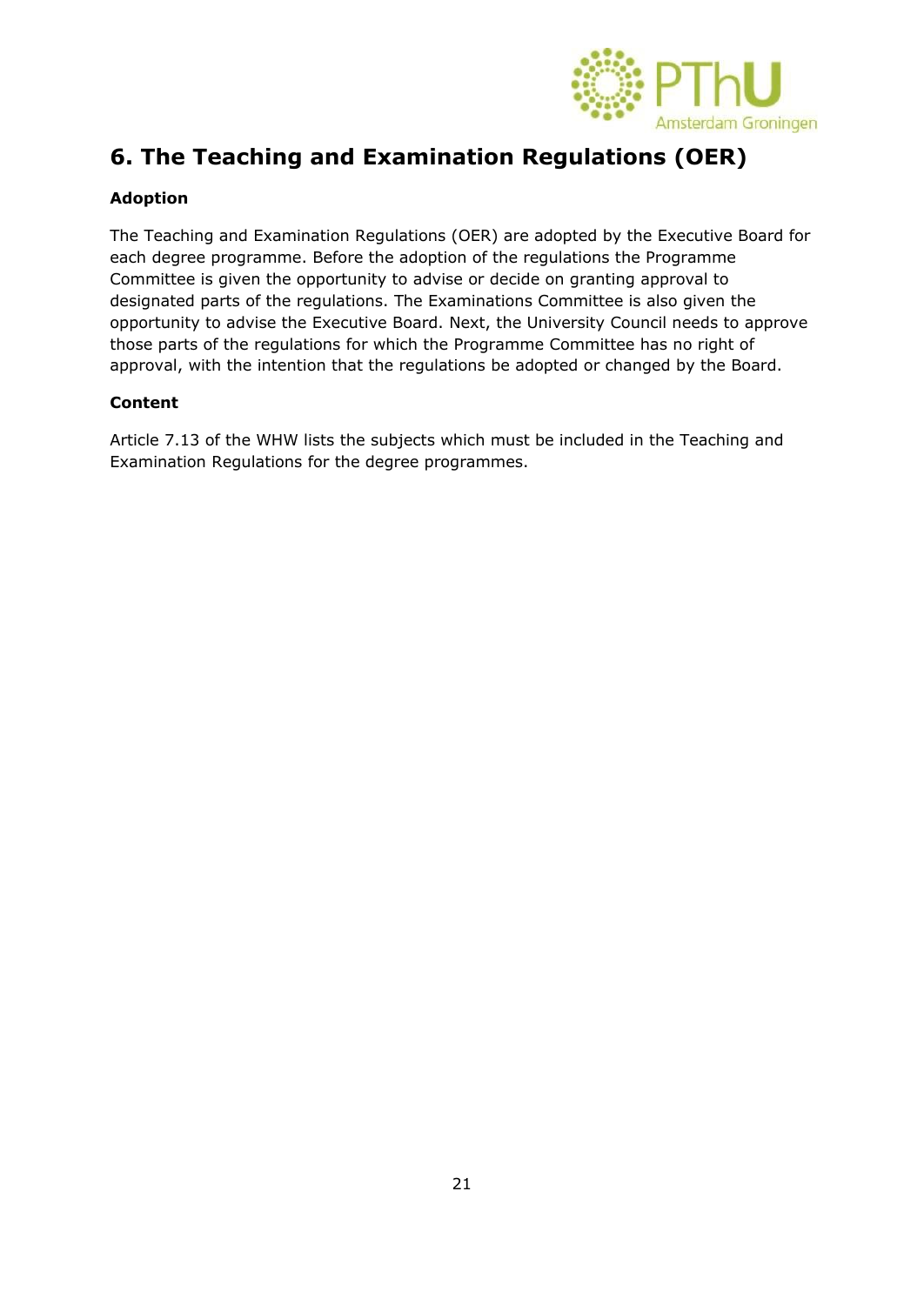

# **7. Administration and Consultative Participation**

# **Administration of the University**

The Executive Board is responsible for the administration and management of the PThU. The Administration and Management Regulations adopted by the CvB regulate the main elements of the administration and organization of the university. Various participation bodies are involved in the work of the CvB.

# **University Council**

The PThU has an undivided consultative participation system consisting of a University Council (UR), of which students and staff together – both with an equal number of seats – are members. Regarding a number of matters the UR has the right of approval and regarding others the right to be consulted. The powers of the UR are described in the law and in the regulations of the UR.

# **Programme Committees**

The Programme Committees are representative advisory bodies which have the following tasks:

- advising on the promotion and guarantee of the programme's quality;
- exercising the right of approval for the following elements of the Teaching and Examination Regulations:
	- o the system of evaluation;
	- o the content of the main subjects within a programme;
	- $\circ$  the qualities in terms of knowledge, insight and skills which a student must have acquired after completing the programme;
	- o where necessary, the organization of practical exercises;
	- $\circ$  the workload of the programme and of each of its constitutive course units;
	- $\circ$  the way in which the selection of students takes place for a special track within a programme as referred to in article 7.9b WHW;
- yearly assessment of the implementation of the Teaching and Examination Regulations;
- exercising the right to be consulted on those Teaching and Examination Regulations for which the Committee cannot exercise the right of approval;
- advising or submitting proposals, on request or voluntarily, to the administrators of the programme on matters concerning education in the programme in question.

The PThU has two Programme Committees: one for the university's Master's programmes in the Amsterdam and Groningen branches, and one for the Bachelor's joint Theology degree programme, which is offered together with the Vrije Universiteit.

Half of the members of the Programme Committee for the Master's programmes of the Amsterdam and Groningen branches consist of students enrolled in the programme(s) in question.

The composition of the Programme Committee for the Bachelor's Theology programme is regulated in the regulations for this Bachelor's programme.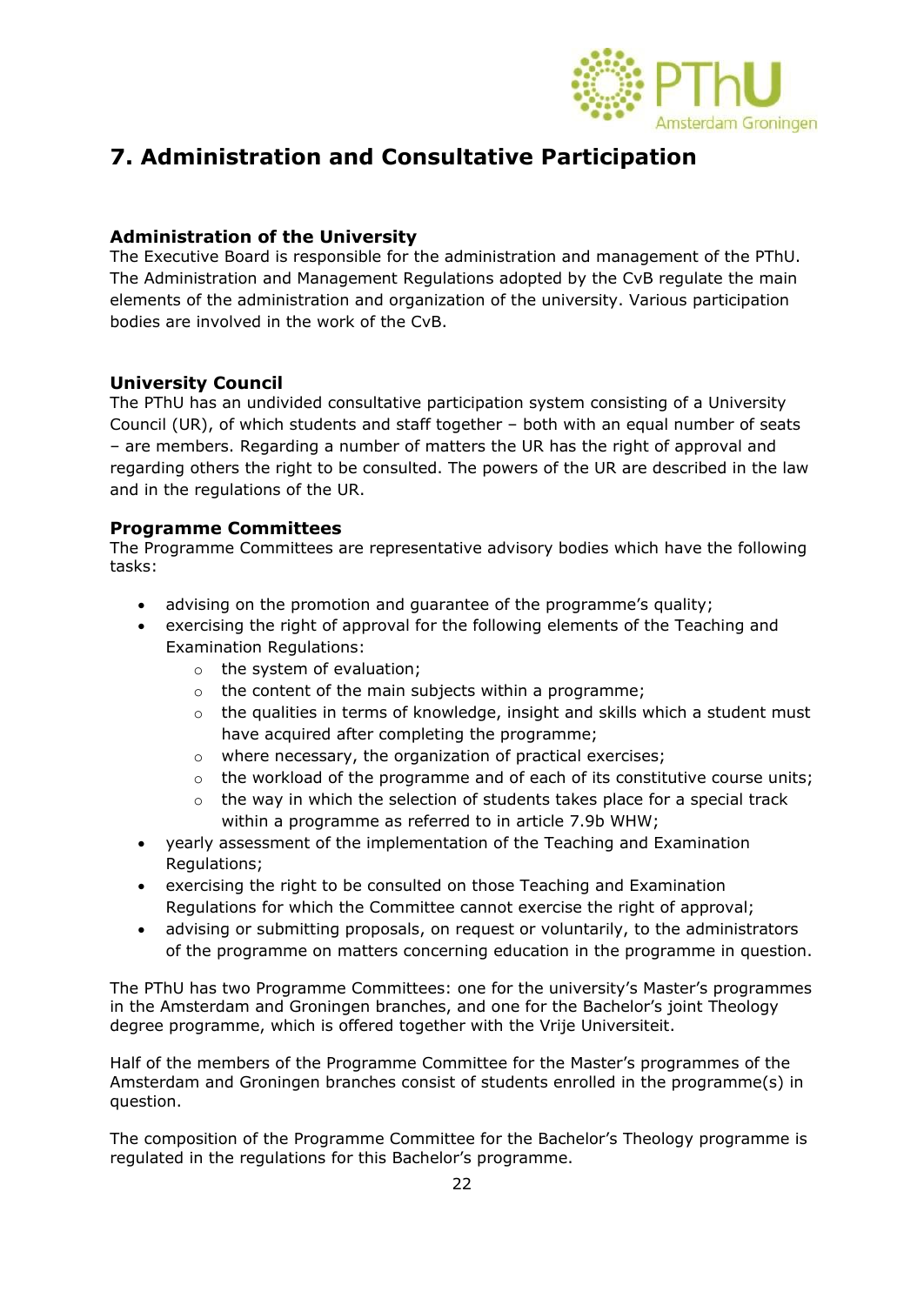

The PThU has agreed with the Faculty of Theology and Religious Studies of the University of Groningen that the PThU can provide 45 ECTS of education in the Bachelor's programme offered by the Faculty. On the basis of this administrative agreement the Faculty of Theology and Religious Studies contracts out part of its Bachelor's programme to the PThU. In order to harmonize the quality requirements which the Faculty and the PThU impose on education in their Bachelor's programmes, the Faculty of Theology and Religious Studies and the PThU have established a Quality Consultation.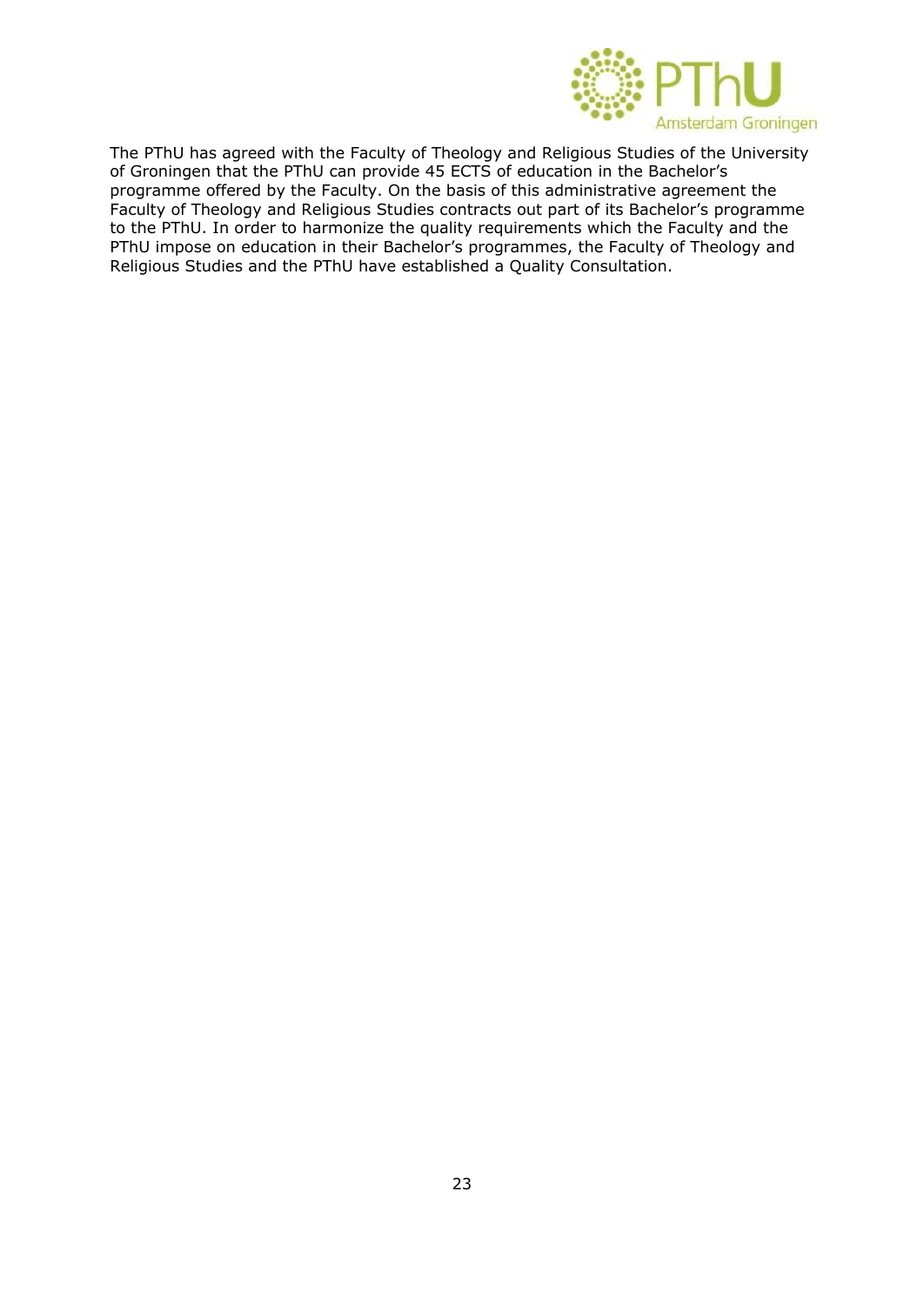

# **8. Student services**

# **Programme-specific student services**

The first point of contact for students are the Student Counsellors attached to the branches.

For questions or problems regarding academic progress, financial matters, appeal procedures, student grants and loans, registration of study completion delay, financial support from the Profiling Fund, late enrolment or termination of enrolment, students can consult the Student Counsellors. They also help with personal questions and can refer students to a student psychologist, an academic career adviser, a coach or the confidential adviser.

# *(Functional) disability*

In the PThU a (functional) disability is understood to mean a disability or chronic illness which may have a retarding effect on a student's progress. A student with a (functional) disability or chronic illness is advised to report immediately to the Student Counsellor at the beginning of his studies or illness in order to be well-informed about all possibilities from the outset.

# **University student services**

The general university student services include:

- The University Libraries of the PThU in Amsterdam and Groningen.
- Internationalization For information about studying abroad and contacting partner universities abroad you can get in touch with the staff member for internationalization.
- Academy pastor

The university's academy pastor does her work for everybody training at the PThU and everybody enrolled in the Church Album. She is available for everybody who wants a personal talk. She is not in any way involved in the assessment of suitability for the office of minister. Therefore her support can also be requested if problems concerning suitability arise or have arisen.

All students of the PThU – in Amsterdam and Groningen via the partnership agreement with the Vrije Universiteit and the University of Groningen – are entitled to access to the services regulated in this agreement, such as:

- University libraries
- Choice of study programme and career advice service
- Student psychologists
- Studium Generale Office
- Student organizations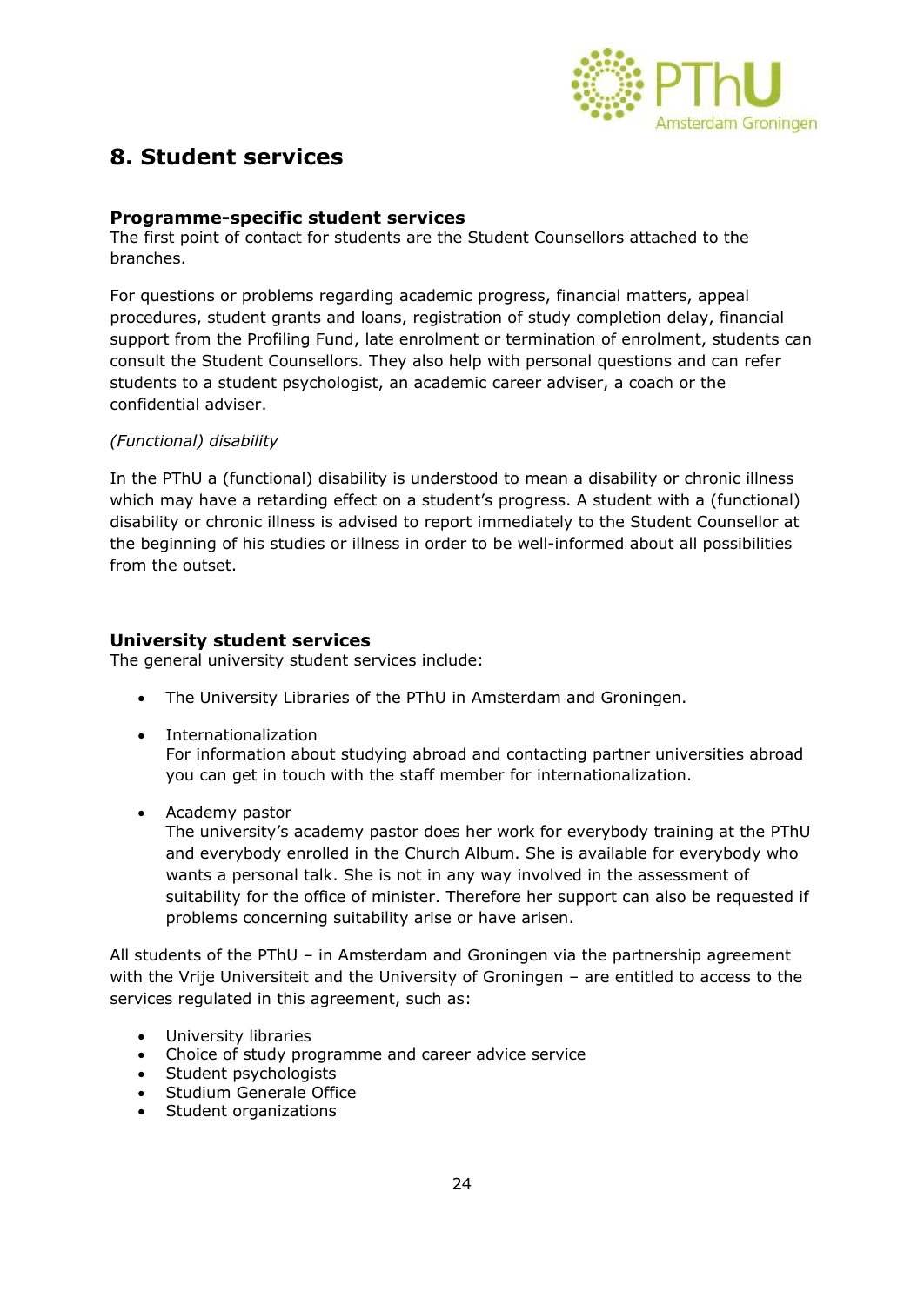

# **9. Rules of conduct**

# **General**

Students must abide by the common norms and rules of decency in dealing with other members of the university community and in the use of university facilities. Every student is expected to participate in education in a way that shows respect for fellow students, teachers and other staff members. Students are obliged to follow the directions and instructions of their teachers and of the staff responsible for the management and maintenance of university facilities and buildings.

Furthermore, the following rules apply:

- Smoking is prohibited in all the buildings of the PThU and all the buildings used by the PThU.
- Pets are prohibited in the buildings of the PThU and the buildings used by the PThU with the exception of guide-dogs.

Students who violate these rules may be wholly or partly denied access to buildings and premises by the CvB. This also applies to access to the computer network.

#### **Desirable behaviour**

Besides the house rules and safety regulations applying within the PThU, the PThU expects a certain attitude and behaviour on the part of staff members and students.

The PThU expects from everybody active as staff member or student in the university:

- an open debate in which everyone feels free to contribute their own views, standpoints and philosophical or ideological convictions. The academic climate creates the opportunity and responsibility for this;

- respectful interhuman contact manifested in style and tone of communication, in both personal and virtual contacts;

- interhuman engagement;
- careful use of university resources and facilities.

The PThU expects from students in particular:

- intellectual curiosity;
- active participation in education, research and extracurricular activities;
- optimum exertion with a view to optimum academic results;
- active participation in lectures and other teaching methods;
- interest in social and religious developments and in the role of (theological)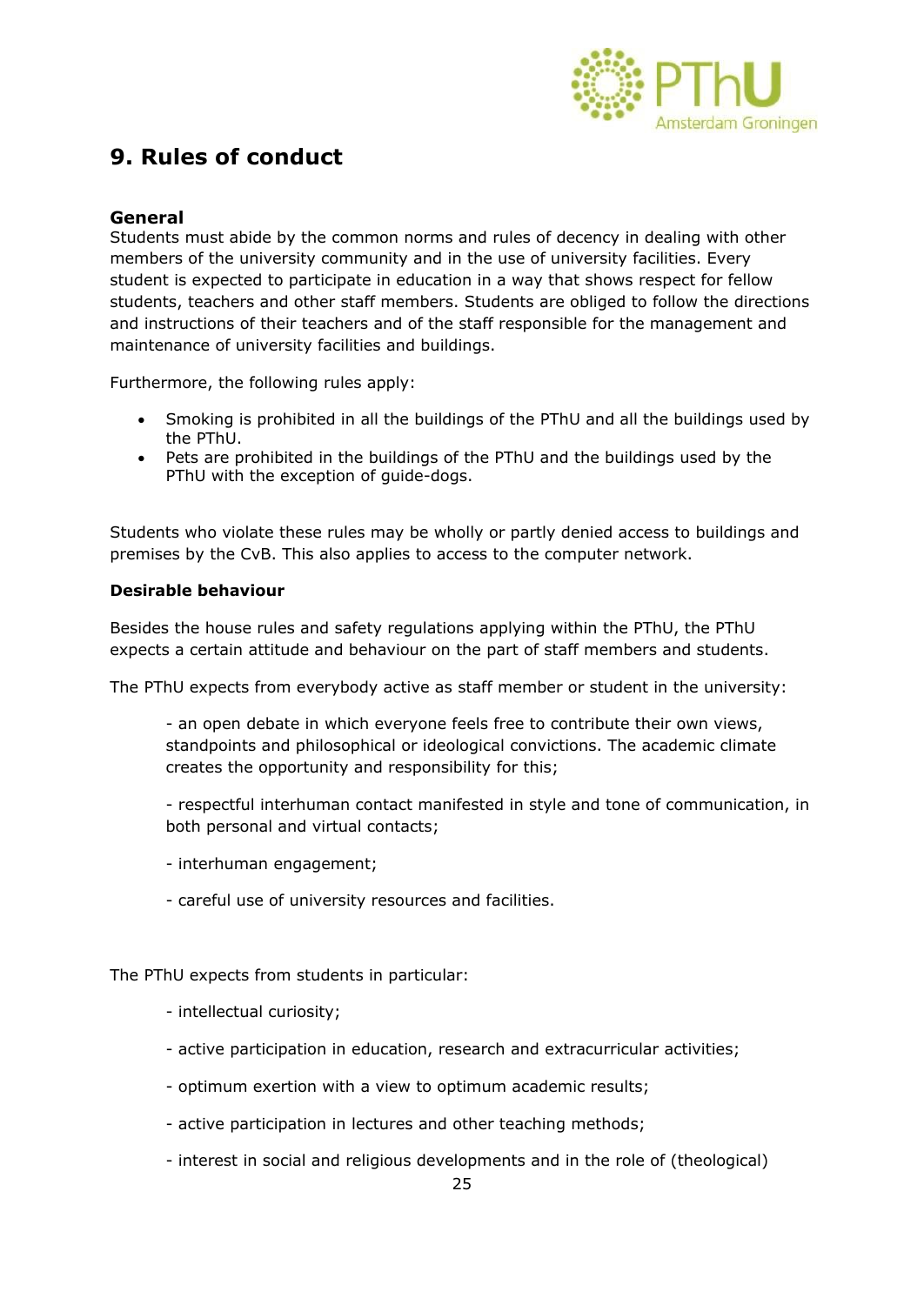

scientists in the social debate;

- willingness to discuss their own spirituality.

The PThU expects from its staff members:

- an open and respectful attitude to each other and to students;
- enthusiastic and professional dedication in teaching and research;
- pursuit of excellence and innovation in their field;
- active interest in the developments and achievements of the university;
- willingness to discuss their own spirituality.

#### **House rules and safety regulations**

The PThU prohibits discrimination on the basis of religion, philosophy of life, political persuasion, race, gender, sexual orientation or on any basis.

Everybody who is present in PThU buildings or premises and/or uses PThU facilities must follow the directions and instructions of the Executive Board.

At the request of a staff member, students who are present in PThU buildings or premises and/or use PThU facilities must be able to show their PThU student pass in order to demonstrate the legality of their use of the facilities offered by the PThU.

Everybody who is present in PThU buildings or premises and/or uses PThU facilities must behave in such a way that:

- no direct or indirect damage or inconvenience is caused to the university and/or third parties;

- no right of the university or of third parties is violated;
- no action is taken in violation of the law or of regulations given under the law;
- no actions are taken or omitted in violation of written or unwritten law;
- no actions are taken in violation of statutory regulations of the PThU.

All students are obliged to follow the directions of the security guards and managers of VU and RuG buildings in connection with the maintenance of order and proper procedure in PThU buildings and premises.

# **ICT Code of Conduct**

The use of email and internet at the PThU is subject to conditions stated in the ICT Code of Conduct.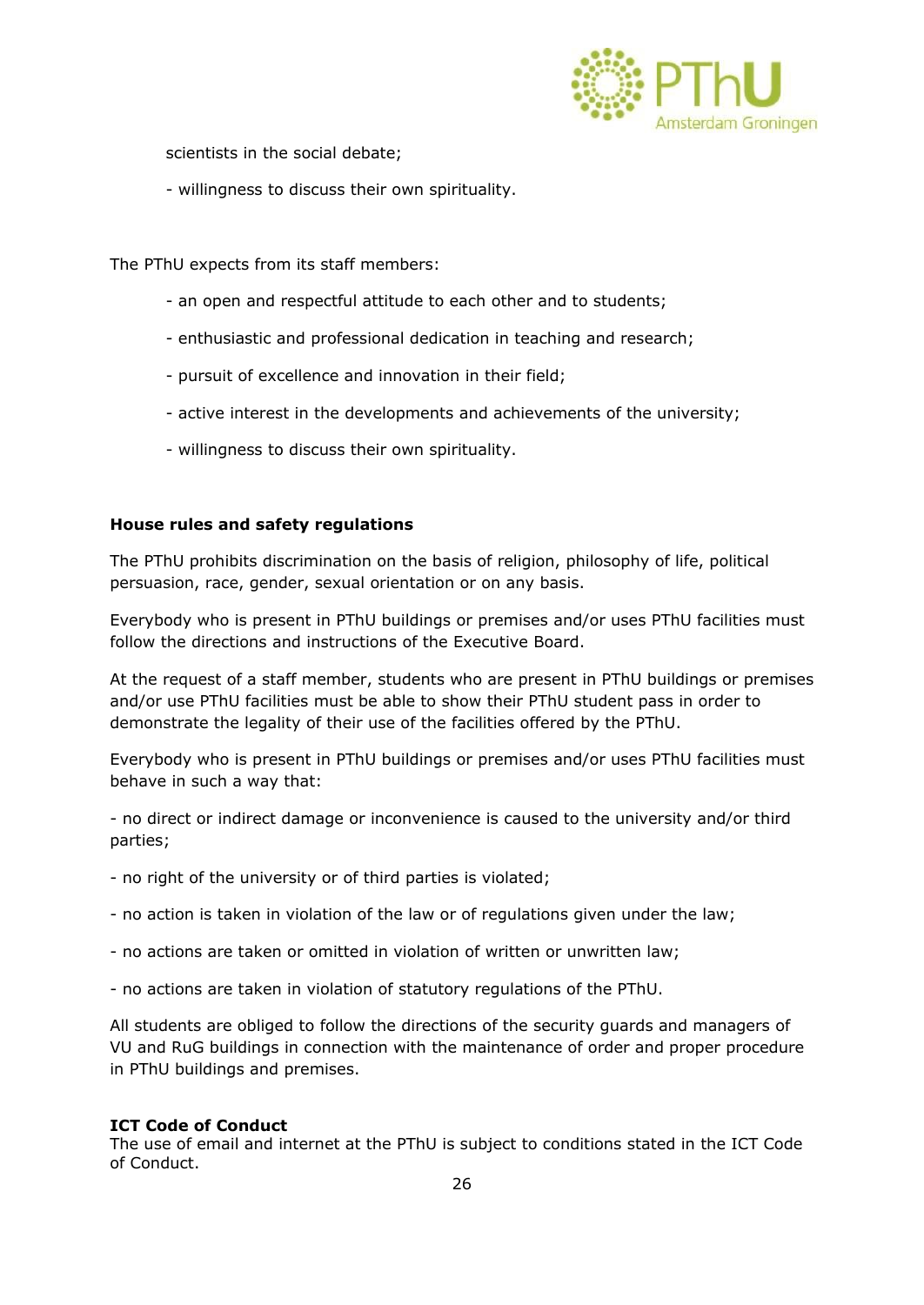

# **Rules for students with regard to teaching**

Students are punctually present at all teaching activities In principle the lecture room may not be left between times.

During all forms of teaching and in the library, all electronic devices for data processing or communication, such as laptops and mobile phones, should be set in such a way – if students are not obliged to switch them on – that they cannot disturb others. Talking via such devices is prohibited during teaching.

#### **Image and sound recordings**

1. Recording images or sounds is allowed only if the teacher has explicitly granted permission to do so before the beginning of the lecture.

2. The teacher's permission relates only to individual use of the material by the student making the recordings during the lecture. If the student wishes to make a recording at the request of a fellow student who is registered for the lecture attended by the student requesting permission to make a recording, and who cannot attend the lecture due to illness or for another reason judged valid by the teacher, the recording may be passed on to the student absent from the lecture if this has been explicitly mentioned in the request to make the recording, the teacher has explicitly granted permission and the students present have been informed before the beginning of the lecture.

3. If the teacher has granted permission to the student to record images, the persons shown through photography or film during the lecture must be given the opportunity to refuse to be shown.

4. If the teacher has granted permission to the student to make sound recordings, the persons whose verbal participation can be recorded during the lecture must be given the opportunity to refuse to be recorded.

5. In any case the teacher will not grant a request to record images or sounds if the recordings may disrupt activities with regard to teaching, research and/or operational management.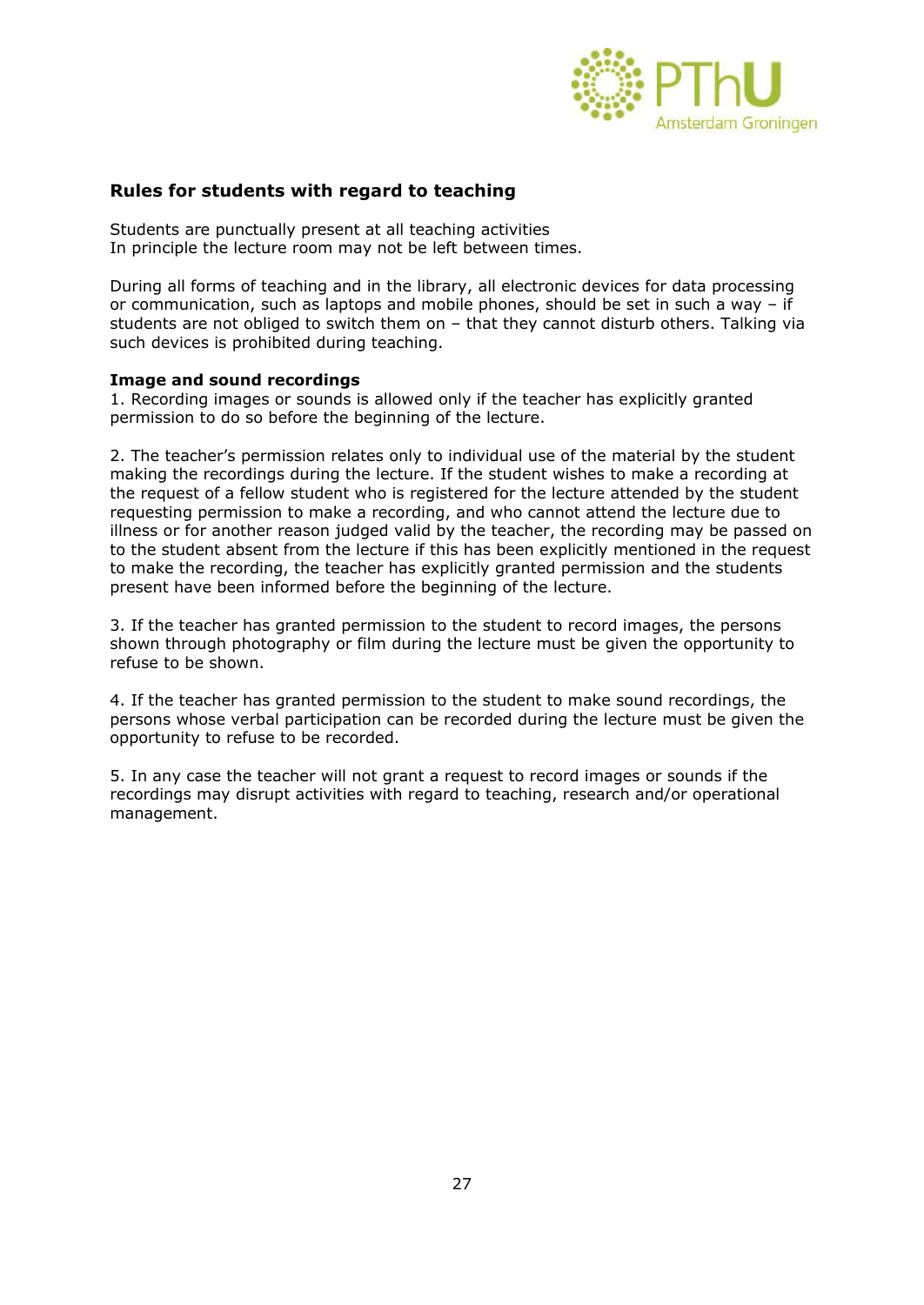

#### **Disciplinary measures**

If a student disrupts proper procedure or acts in violation of the house rules and safety regulations, one or more of the following disciplinary measures may be taken:

- 1. Warning by a teacher or staff member.
- 2. Removal from the lecture room by a teacher or other staff member.
- 3. Denial of access to the lectures or study groups of a teacher at his request by the Executive Board.
- 4. Written admonition from the Executive Board.
- 5. Removal for no more than seven days from PThU buildings and premises by the Executive Board.
- 6. Removal for no more than a year from the PThU by the Executive Board in the case of serious misconduct or repeated violation of the rules of conduct.
- 7. Definitive removal from the PThU by the Executive Board in extremely serious cases of misconduct.

If the Executive Board intends to take a measure as mentioned under 3 through 7, the Board will not decide on this before the student has been heard, unless the urgency of the case does not allow this.

#### **Fraud and plagiarism**

#### *Definition*

Fraud is understood to mean every action or omission by a student that is intended to make it wholly or partially impossible to form a correct judgement of his knowledge, insight and skills.

Plagiarism is understood to mean at least that texts, ideas or data are copied from others without adequate acknowledgement of sources and clear marking. Plagiarism is a special form of fraud.

#### *Procedure*

If the examiner or invigilator designated by the examiner establishes fraud or has good reason to suspect it, he writes a report on the events and submits it to the Examinations Committee, appending any available evidence.

Within two weeks after the fraud has been reported, the EC hears the student on the alleged fraud.

Within four weeks after the fraud has been reported, the EC decides, on the basis of the documentation and if possible on the information produced by the student at the hearing, whether fraud has taken place.

If the EC is convinced that fraud has taken place, the EC can impose one or more sanctions.

In cases of serious fraud the EC may propose to the CvB that the student's enrolment be definitively terminated.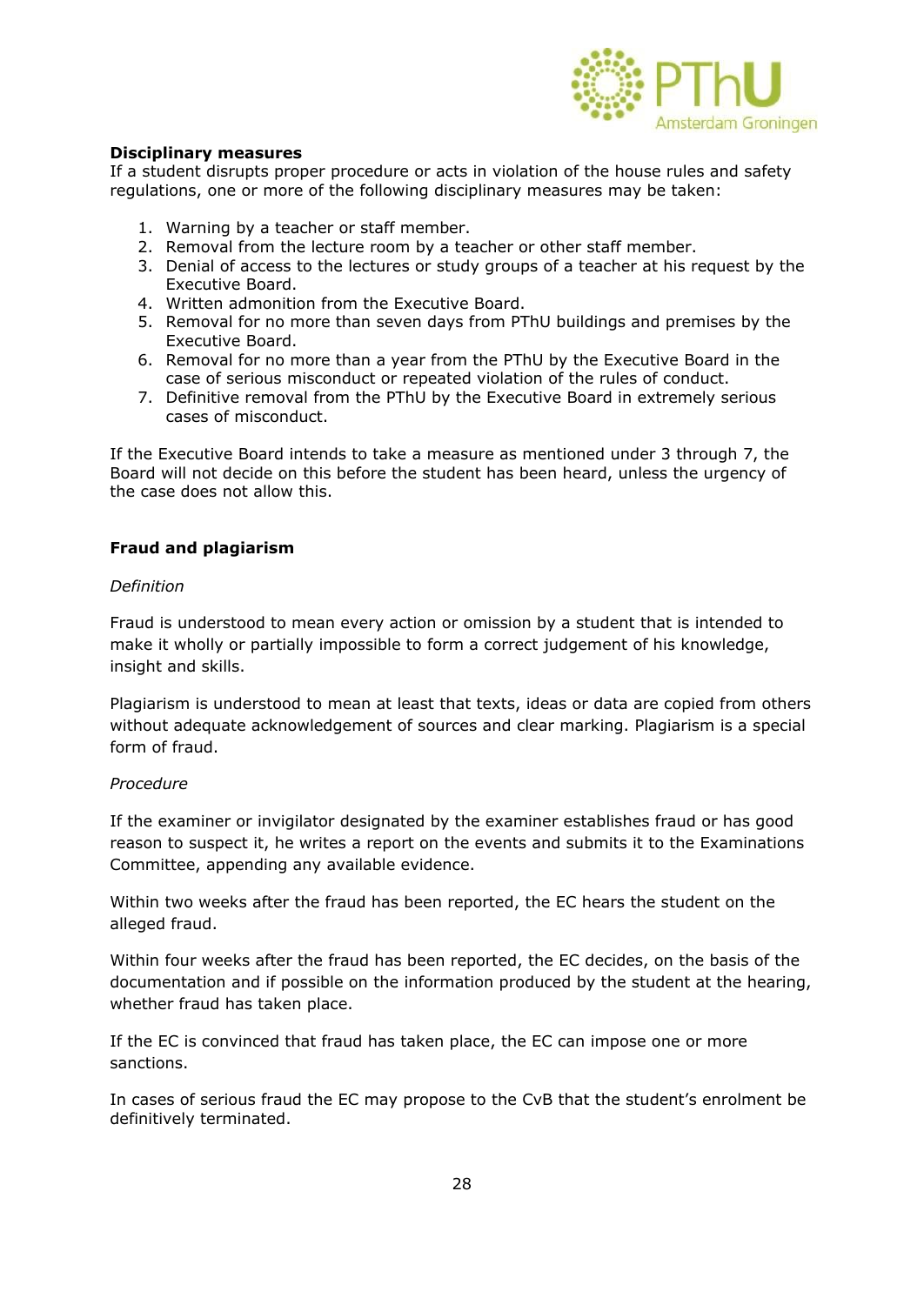

In the Regulations on Fraud and Plagiarism the Examinations Committee lays down further rules on what is understood by fraud and plagiarism, what procedure is followed in cases of suspected fraud and plagiarism, and what sanctions the EC can impose on the student.

### **Undesirable behaviour**

The university has code of conduct aimed at discouraging undesirable behaviour. This code applies to all employees and students of the university in their behaviour towards other employees, students and visitors of the university. Undesirable behaviour is understood to mean: (sexual) intimidation, bullying, violence, aggression and discrimination.

Students can contact the Confidential Adviser (see the website for more information) if they experience undesirable behaviour. In a confidential atmosphere they can discuss the problem together and try to find (possible) solutions to put a stop to it. It is also possible to lodge a complaint with the Complaints Committee set up for this purpose.

The PThU has Regulations for Complaints about (Sexual) Intimidation, Aggression, Violence and Discrimination.

#### **Privacy**

Every student has a right to inspect the data recorded in the PThU administration concerning his person and/or his academic progress. These data are accessible only to the student and to staff members who need to consult and use them by virtue of their position.

A student has a right to request correction, supplementation or removal of his data if these are factually incorrect or incomplete, non-relevant to the purpose of the registration or occur in the registration in contravention of a statutory provision.

Data from a registration of personal data are supplied to third parties only if this follows from the purpose of the registration, is required pursuant to a statutory provision or takes place by permission of the person whose data are concerned.

Other than study-related information may not be sent to a student's email address without his permission. In particular the sending of random email messages, such as requests to participate in research for final projects, requires permission from the student.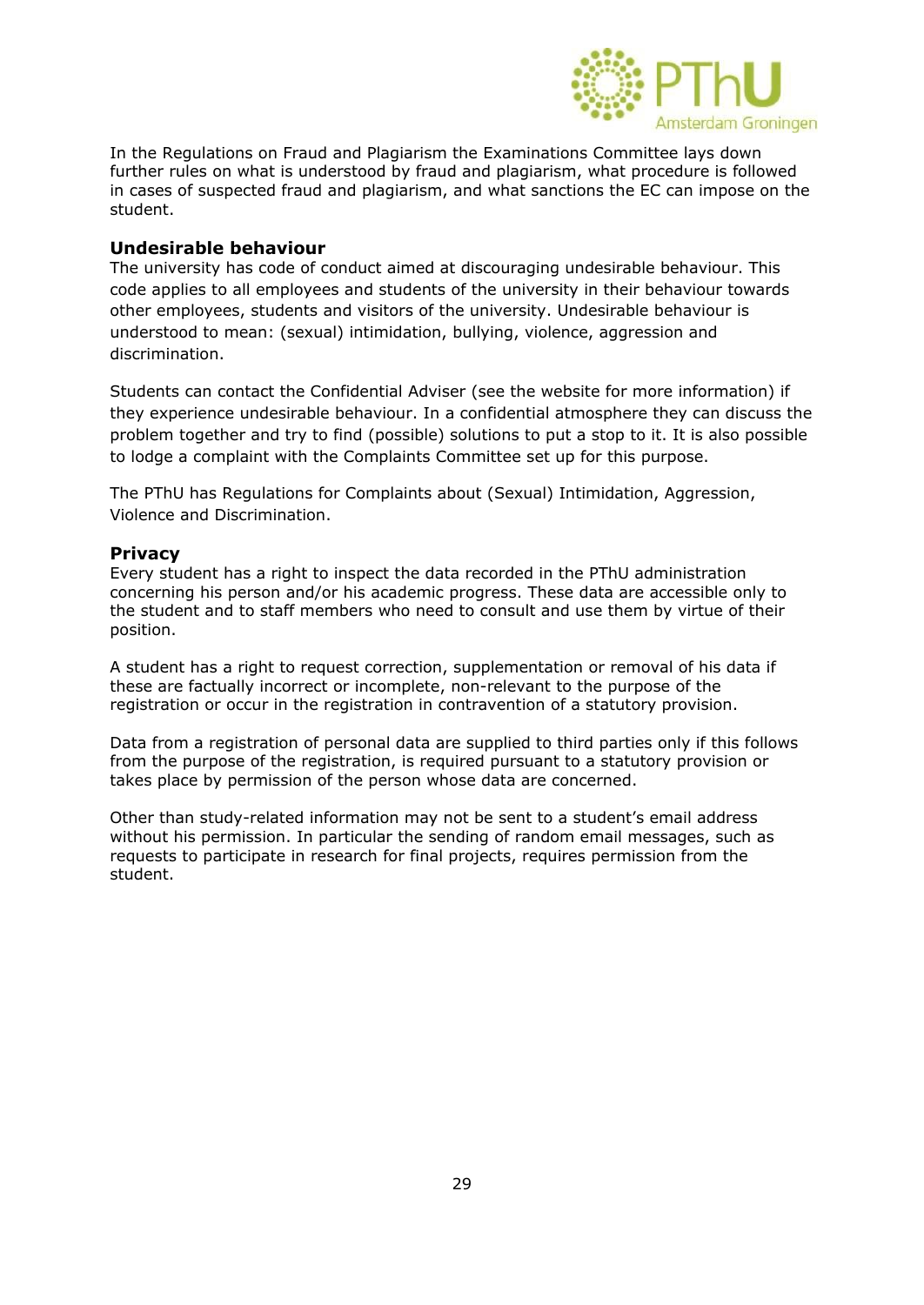

# **10. Legal protection**

This Charter (and underlying regulations) lays down the rights of students and how the university has regulated this. Despite all efforts to apply the regulations properly and promote appropriate behaviour, this may not always happen. This chapter familiarizes students with what they can do in such cases.

# *Informal*

If a student has a complaint or a suggestion, there are various options. The student can take an informal route by seeing whether the Office of Student Affairs can find solutions to the complaints, criticisms of teaching and related matters. If short-term solutions are not possible, staff members will ensure that the complaint finds its way to the right person. The student himself can also go and talk with the person who has caused the problem in order to reach a satisfactory solution together.

#### *Formal*

A student who believes that his interests have been prejudiced has various legal options for protecting his rights. The student can lodge a *complaint* and an *objection* or *appeal* on account of a decision taken by a university body or lack of such a decision pursuant to the Higher Education and Scientific Research Act (WHW) and regulations based thereon. The legislator has determined which body is authorized to deal with the complaint, the objection or the appeal. To prevent a student from having to determine independently which body is authorized to deal with his complaint, objection or appeal on the basis of the statutory laws and regulations, the legislator has commissioned the higher education institutions to organize an accessible and univocal facility where a student can lodge his complaint, objection or appeal. It is up to the facility to pass on the received complaint, objection or appeal to the authorized body.

The student's legal protection has an internal and external route. Internal means that the student submits a complaint or dispute to an authorized body within the university. The student can follow the external appeal procedure at the Higher Education Appeals Board.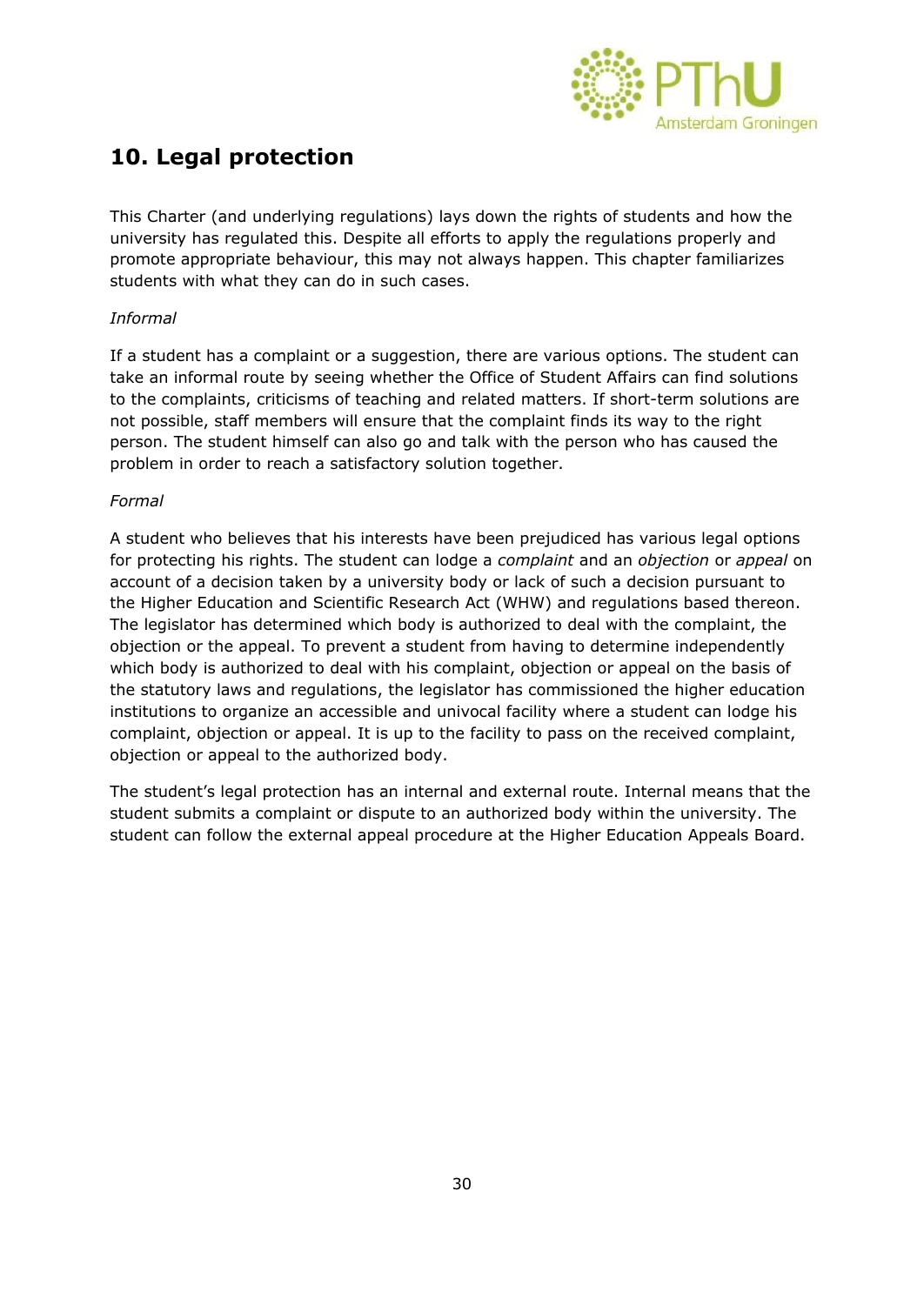

# I. Internal legal protection

# *Complaint*

A complaint by a student is considered by the Executive Board. The Board does not decide before receiving advice from the Complaints Committee.

# *Dispute*

Depending on the nature and substance of the dispute, a dispute is considered by the Examinations Appeal Board or the Executive Board. If the Executive Board is designated as the authorized body for dealing with the dispute, the Board does not decide before receiving advice from the Arbitration Committee for Student Objections.

Within the group of disputes a distinction can be drawn between disputes which - to put it simply – relate to an assessment of the quality of the student and other, more general disputes. The first category of disputes concerns, for instance, disputes following from a decision by the Examinations Committee or examiner, others may involve a dispute about the amount of tuition fees to be paid.

The first category is submitted for consideration to the Examinations Appeal Board by the facility, the second to the Arbitration Committee for Student Objections.

The Examinations Appeal Board is authorized to make the following decisions:

- a decision regarding a binding study advisement (article 7.8b par. 3 and 5 WHW);
- a decision regarding a referral in the post-propaedeutic phase (article 7.9 WHW);
- a decision of the institutional management regarding a statement to the Executive Agency Organization (DUO) that a student has passed an exam (article 7.9d WHW);
- a decision, not being decisions of general import, with regard to educational entry and admission requirements taken on the basis of title 2 of chapter 7 of the WHW, with a view to admission to examinations;
- a decision in favour of enrolment, based on a supplementary investigation grounded in the institutional management's determination that the possessor of a certificate for university preparatory education not meeting the requirements for enrolment in a PThU programme is nevertheless enrolled, on a content-based judgement, provided that the investigation shows that substantively comparable requirements are satisfied (article 7.2 par. 4 WHW);
- decision by the Board of Examinations or examiner;
- decisions by a committee instituted by the institutional management for the purpose of the entrance examination (article 7.29 title 1 WHW);
- decisions taken on the basis of article 7.30a and 7.30b WHW, relating to follow-on Master's degrees.

By law and by the regulations of the Examinations Committee, the Examinations Committee is authorized to take the following decisions: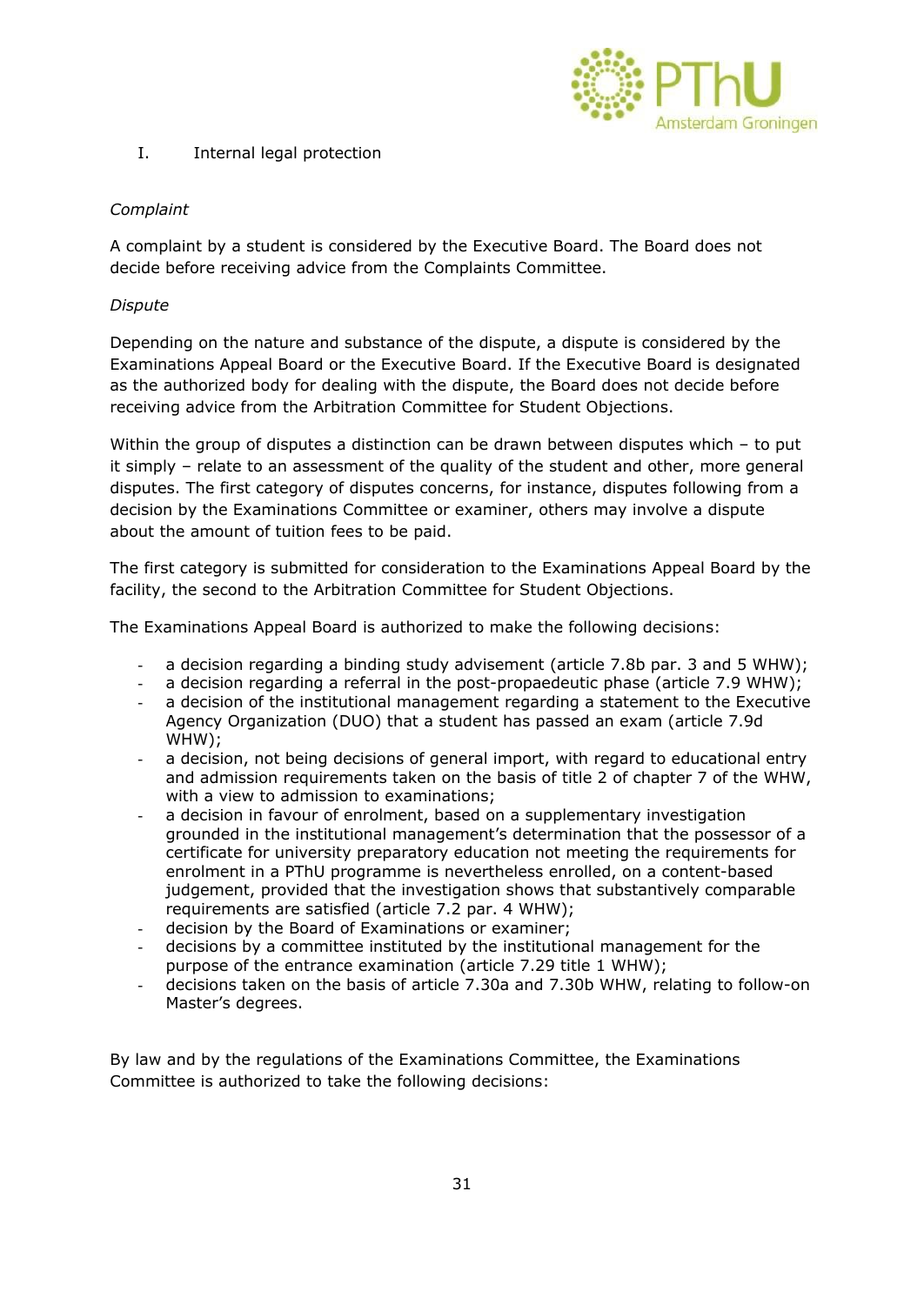

- a decision with regard to fulfilment of the conditions laid down in the Teaching and Examination Regulations with regard to knowledge, insight and skills necessary for obtaining a degree;
- a decision with regard to the request of someone entitled to a certificate to postpone its conferral;
- a decision with regard to the granting of an exemption from taking one or more exams;
- a decision with regard to a student's request for permission to follow a programme put together by the student himself, consisting of course units provided by the university, and to which an examination is attached, of which the examination leads to the obtaining of a degree, the Committee further indicating to which programme of the institution this programme is considered to belong;
- if a student or external student commits fraud, a decision with regard to depriving the person involved of the right to take one or more (interim) examinations to be indicated by the Committee, for a period of no more than one year, to be determined by the Committee.

A student may lodge an appeal against these decisions with the Examinations Appeal Board.

The Executive Board is authorized by law and the regulations governing administration to take decisions with regard to the following matters:

- reduction and exemption of tuition fees;
- enrolment and deregistration;
- financial support;
- violation of house rules and safety measures

A student may lodge an appeal against these decisions with the Executive Board. For the purpose of dealing with the objection and taking a decision, the Executive Board presents the objection to the Arbitration Committee for Student Objections. Only after receiving their advice does the Board take a final decision. This decision is open to appeal with the Higher Education Appeals Board.